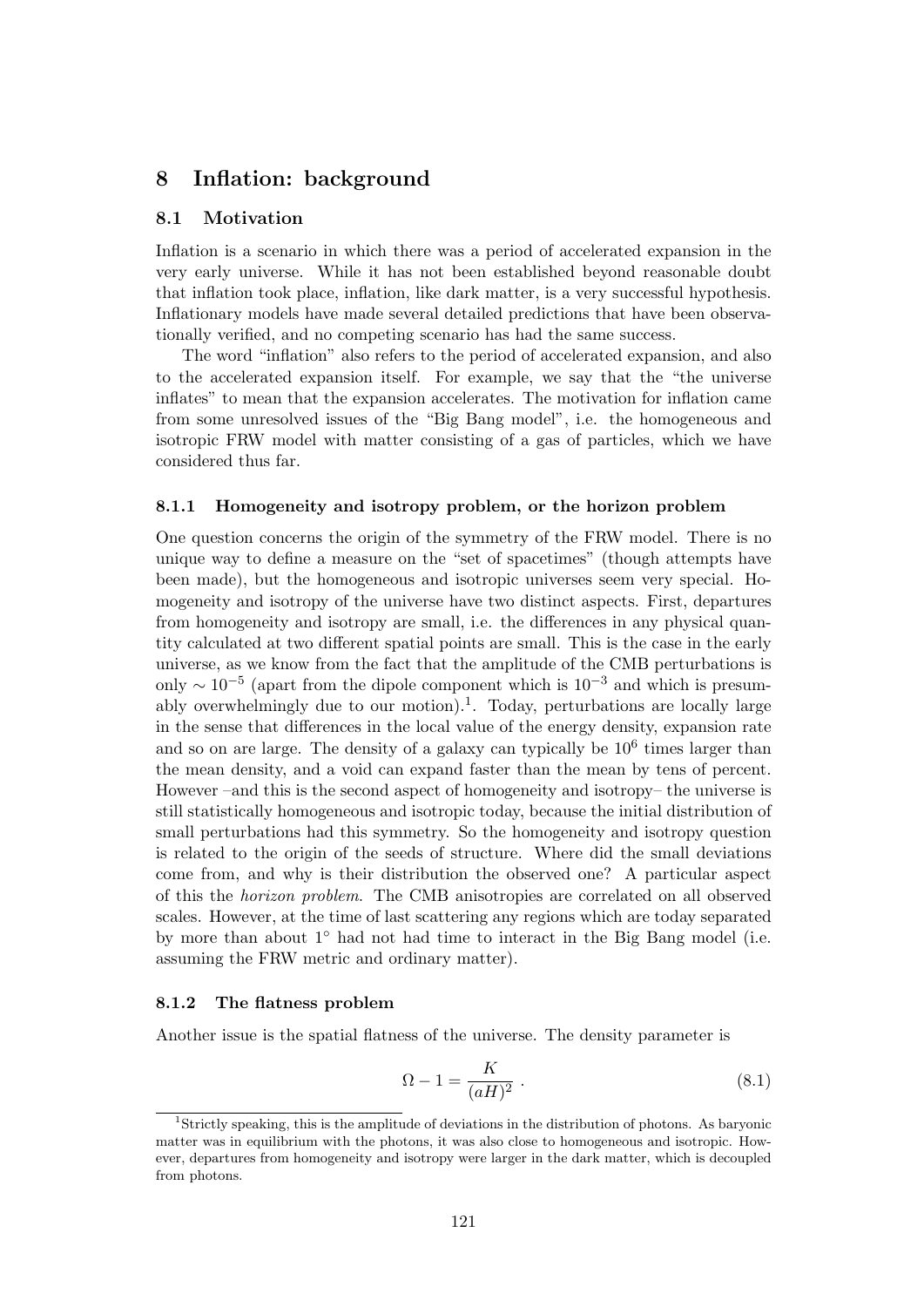

Figure 1: The horizon problem.

If  $\Omega$  is unity at some time, it is always unity. If  $\Omega \neq 1$  at any time, it evolves in time. Assuming that the spatial curvature is initially small, we have

$$
\text{mat. dom.} \qquad a \propto t^{2/3}, \ H \propto t^{-1} \Rightarrow \frac{1}{aH} \propto t^{1/3} \qquad \Rightarrow |1 - \Omega| \propto t^{2/3} \propto a \tag{8.2}
$$

rad. dom. 
$$
a \propto t^{1/2}
$$
,  $H \propto t^{-1} \Rightarrow \frac{1}{aH} \propto t^{1/2} \Rightarrow |1 - \Omega| \propto t \propto a^2$ . (8.3)

If the spatial curvature is positive, it will quickly dominate over matter or radiation, and the expansion will stop and turn around, and the universe will collapse. If the spatial curvature is negative, the universe will quickly become empty and cold. The flatness problem is thus also called the oldness problem. In the ΛCDM model, the curvature today is very small,  $|\Omega(t_0) - 1| < 10^{-2}$ . Therefore, at BBN we have  $|\Omega(t_{\text{BBN}}) - 1| \lesssim 10^{-19}$ , which seems like a strong tuning. (Of course, if the spatial curvature is initially zero, it will remain zero. However, this is a special value, for which we would like to have an explanation.)

### **8.1.3 The relic problem**

At early times in the Big Bang model the temperature is very high. In grand unified theories of particle physics there are phase transitions at high temperatures (in the Standard Model, there are no such phase transitions, only the QCD and electroweak crossovers). These phase transitions can generate topological defects such as magnetic monopoles, cosmic strings and domain walls, which correspond to (approximately) zero-, one- and two-dimensional topological defects. Just like (given a specific model) we can calculate the relic density of dark matter particles, we can calculate the density of these relics. In some models the energy density of monopoles today would be much higher than the observed energy density. This is related to the fact that monopoles are typically very massive, with masses of the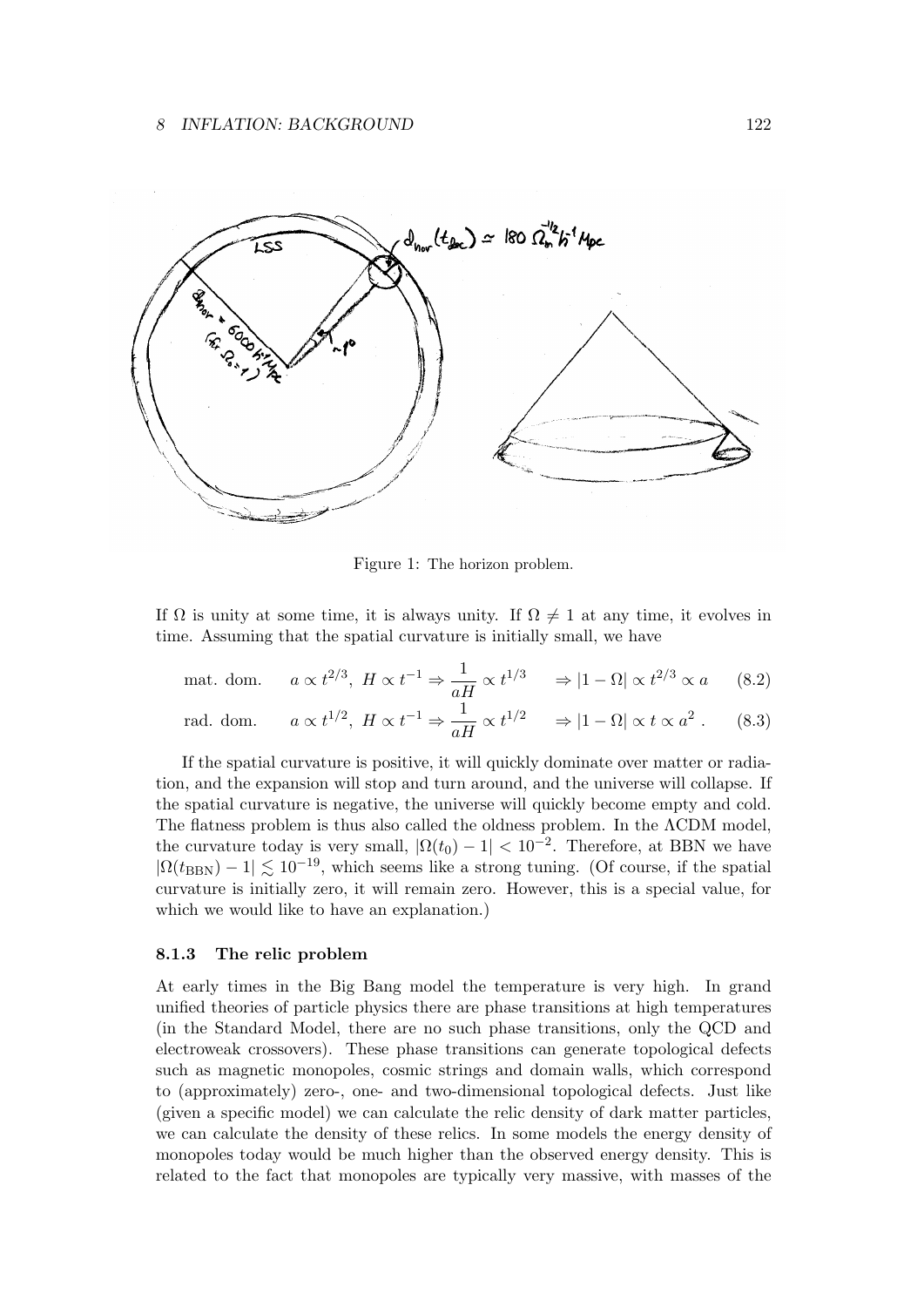order of the grand unified scale. The presence of cosmic strings and domain walls would also be problematic, as they are also typically very heavy, and their energy density relative to ordinary matter increases with time (i.e. it goes down more slowly). In supersymmetric models one particular problem is the overproduction of gravitinos, the supersymmetric partners of the graviton. If gravitinos are not stable, their lifetime is very long, because they interact only gravitationally, so they typically decay after BBN, and ruin its observational success. It is however also possible that the gravitinos form the dark matter. The constraint on the temperature of the universe from gravitinos is of the order  $T \lesssim 10^7$  GeV. However, it may be that the grand unified theories or supersymmetric models do not describe reality, in which case this is not a problem. Observationally, from BBN, we know only that the universe has been at least as hot as 1 MeV.

### **8.1.4 What is needed**

All of the above problems are solved if we have a mechanism which produces an "initial condition" for the universe at  $T > 1$  MeV, where the universe is homogeneous and isotropic up to small perturbations that are correlated on all observable scales, where the spatial curvature is very small and matter is in thermal equilibrium (at least the part which consists of baryons, photons and neutrinos). In specific theories of particle physics, there may be an upper limit on the temperature.

## **8.2 Inflation introduced**

Inflation is not a replacement for the Hot Big Bang model, but an add-on, occurring at very early times (somewhere between the energy scales of MeV and  $10^{16}$  GeV, in most models closer to the upper end) without disturbing its successes. Inflation is defined as accelerating expansion:

$$
inflation \Leftrightarrow \ddot{a} > 0. \tag{8.4}
$$

Often the term inflation is used to refer only to a period of acceleration expansion in the early universe, and not to the recent phase of accelerated expansion.

Consider how the flatness and horizon problems can be solved by inflation. The origin of the flatness problem is that  $|\Omega - 1| = |K|/(aH)^2 = |K| \dot{a}^{-2}$  grows with time because  $\dot{a}$  falls, i.e. the universe decelerates. If the expansion instead accelerates,  $\Omega$ is driven towards unity starting from any value. (This is the case for an expanding universe. If the universe contracts, the behaviour is reversed.)

Consider now the horizon problem. The problem is that in the standard Big Bang model the horizon at the time of photon decoupling is small compared to the part of the universe we can see today. In standard Big Bang picture the universe is first radiation-dominated and then becomes matter-dominated somewhat before photon decoupling. (Recall that  $t_{eq} \approx 50,000$  years and  $t_{dec} \approx 380,000$  years.) In the radiation-dominated era, the horizon is  $d_{\text{hor}}(t) = 2t = H^{-1}$ . In the matterdominated era, we have  $d_{\text{hor}}(t) = 3t = 2H^{-1}$ . The horizon at decoupling is between these values,  $H^{-1} < d_{\text{hor}}(t_{\text{dec}}) < 2H^{-1}$ . The size of the observable universe today is of the order of the present Hubble length  $d_{\text{hor}}(t_0) \sim H_0^{-1}$  (the precise prefactor depends on the vacuum energy density, but the order of magnitude is enough for us). The presently observable universe was a factor of  $a_{\text{dec}}/a_0$  smaller at decoupling.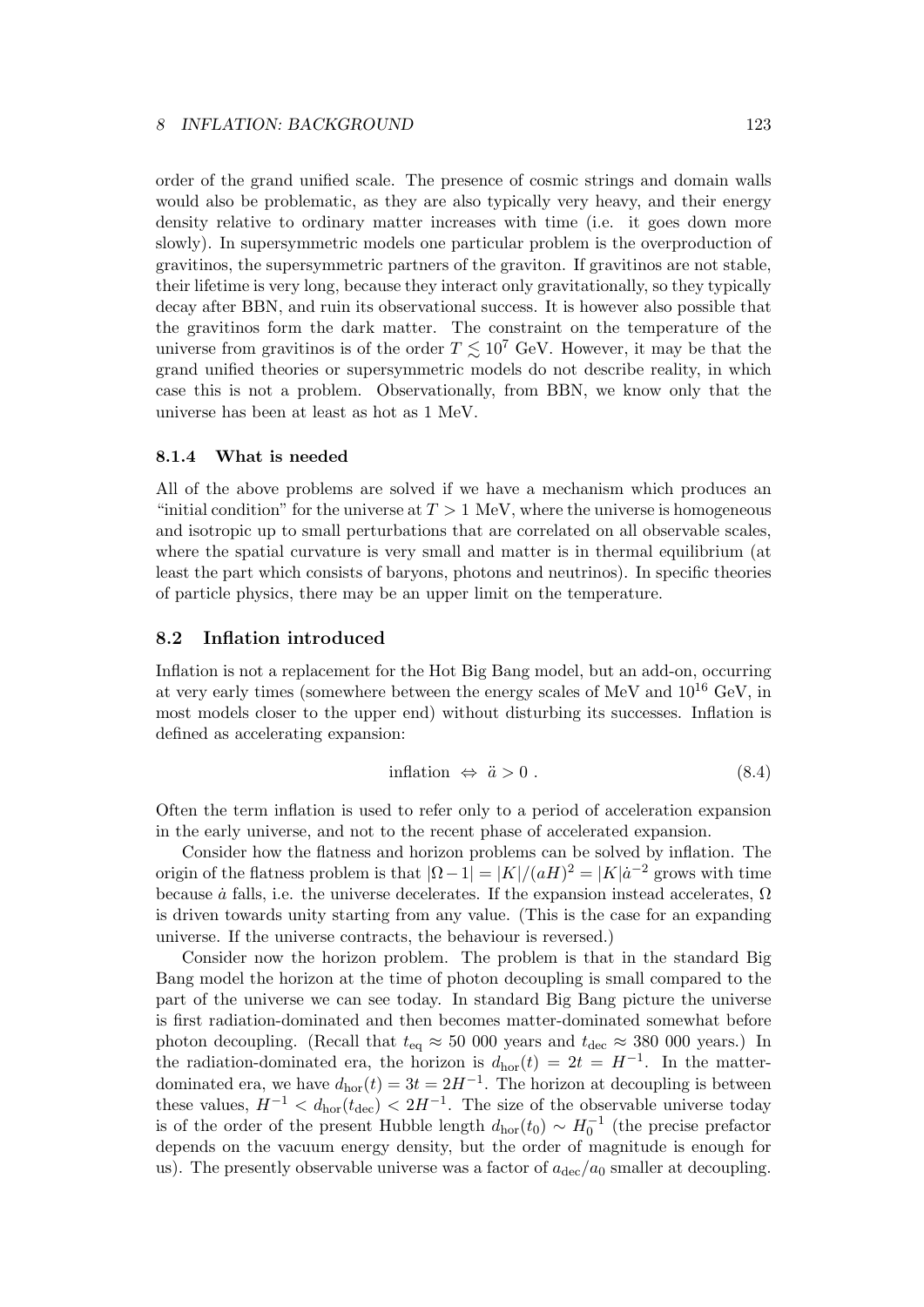In order to compare size of the horizons at different times we can use comoving lengths, where this change is taken into account. The comoving horizon at decoupling is

$$
d_{\text{hor}}^c(t_{\text{dec}}) = (1 + z_{\text{dec}})d_{\text{hor}}(t_{\text{dec}}) \sim (1 + z_{\text{dec}})H_{\text{dec}}^{-1} = (a_{\text{dec}}H_{\text{dec}})^{-1} ,\qquad (8.5)
$$

and  $d_{\text{hor}}(t_0) = d_{\text{hor}}^c(t_0) \sim H_0^{-1}$ . The horizon problem arises because the first horizon is much smaller than the second,

$$
\frac{d_{\text{hor}}^c(t_{\text{dec}})}{d_{\text{hor}}^c(t_0)} \sim \frac{a_0 H_0}{a_{\text{dec}} H_{\text{dec}}} \sim (1 + z_{\text{dec}}) \frac{t_{\text{dec}}}{t_0} \approx 0.03 \ll 1 ,\qquad (8.6)
$$

where we have for clarity inserted  $a_0$ , even though it is equal to unity, and used  $t_{\text{dec}} = 380\,000$  yr,  $t_0 = 14 \times 10^9$  yr and  $z_{\text{dec}} = 1090$ . In other words, the presently observed universe was about 30 times larger than the particle horizon at decoupling, so it contained about  $10<sup>5</sup>$  regions that had never been in causal contact with each other. Thus the problem is again that *aH* decreases with time,

$$
\frac{d}{dt}(aH) = \ddot{a} < 0 \tag{8.7}
$$

so a period with  $\ddot{a} > 0$  might solve the problem.

Recall that the particle horizon refers to the maximum distance that light could in principle have travelled from the beginning of the universe until time *t*. If we add a new period in the early universe to the matter-dominated era and the radiationdominated era, such as like accelerating expansion, the calculation of  $d_{\text{hor}}^c$  will depend on it. We always have  $d_{\text{hor}}^c(t_0) > d_{\text{hor}}^c(t_{\text{dec}})$  since  $t_0 > t_{\text{dec}}$ , and the interval  $(0, t_{\text{dec}})$ is included in the interval  $(0, t_0)$ . However, in the horizon problem, the relevant present-day quantity is not actually the distance from which we could in principle have received signals, but the distance from which we actually measure signals. Because the universe is opaque before decoupling, the size of the present observable universe is given by the distance photons have travelled in the interval  $(t_{\text{dec}}, t_0)$ , and this is not affected by what happens before  $t_{\text{dec}}$ . Thus the relevant present-day scale is always  $∼ H_0^{-1}$ .

Note that the comoving Hubble parameter is equal to the conformal Hubble parameter,

$$
aH = \frac{1}{a}\frac{da}{d\eta} = \dot{a} \tag{8.8}
$$

where  $\eta$  is conformal time. The Hubble length is

$$
l_H \equiv H^{-1}, \qquad \text{where } H \equiv \frac{\dot{a}}{a}, \qquad (8.9)
$$

and the *comoving Hubble length* is

$$
l_H^c \equiv \frac{1}{a}l_H = \frac{1}{aH} = \frac{1}{\dot{a}} \; . \tag{8.10}
$$

If  $aH$  decreases, then  $(aH)^{-1}$  increases, and vice versa. So we can say that inflation is any epoch when the comoving Hubble length shrinks:

$$
\text{inflation} \Leftrightarrow \frac{d}{dt} \left( \frac{1}{aH} \right) < 0 \,. \tag{8.11}
$$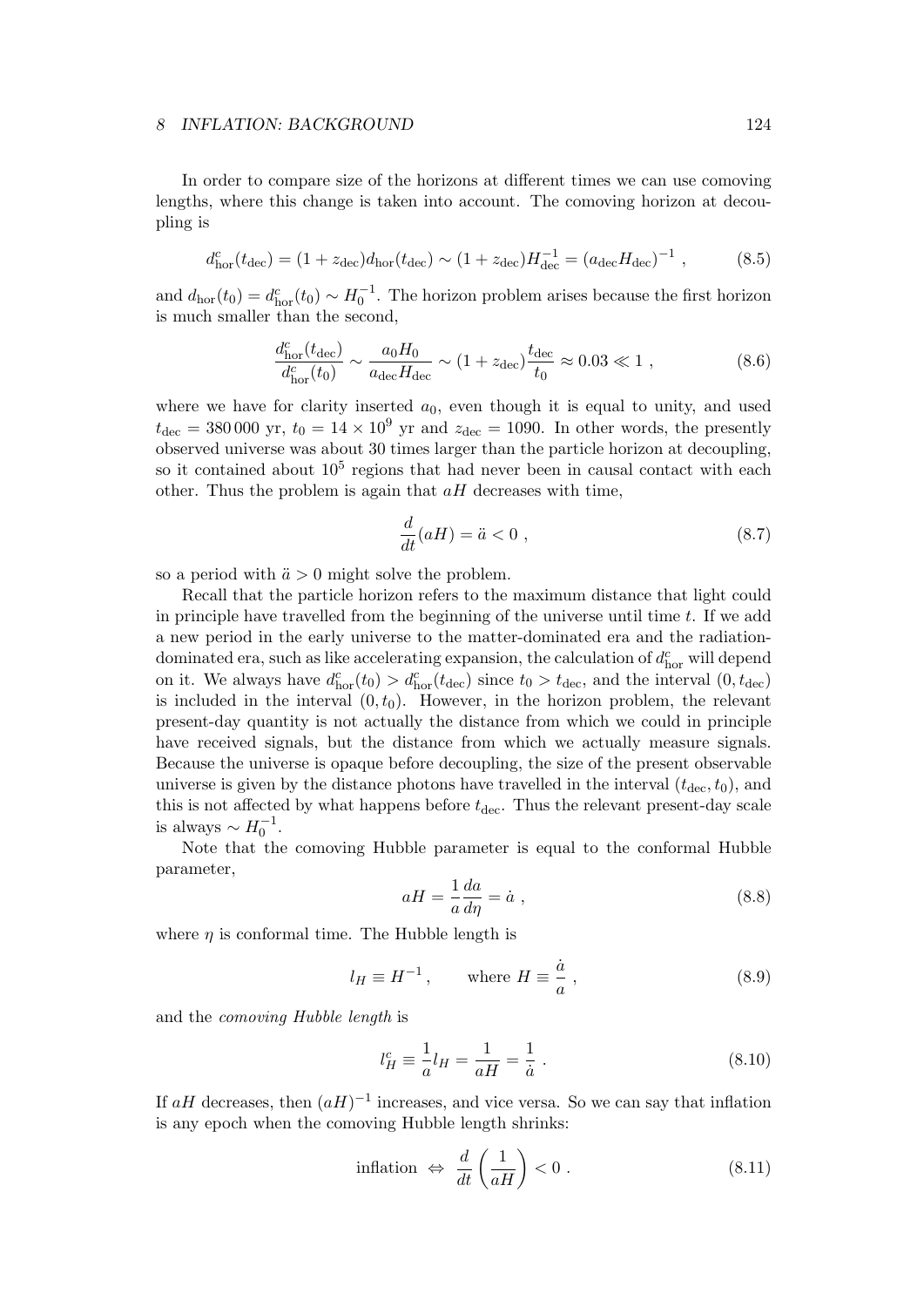It has unfortunately become customary in cosmology to use the word "horizon" also for the Hubble distance, particularly with regard to inflation. We will try to be careful not to confuse the two concepts.

Let us consider an example of accelerated expansion that we are already familiar with from the discussion on dark energy, namely exponential expansion, corresponding to the vacuum energy equation of state  $w = -1$ ,  $a(t) \propto e^{Ht}$ , with constant *H*. We will shortly see that this a first approximation for the expansion law during inflation. The horizon distance is

$$
d_{\text{hor}}(t) = a(t) \int_0^t \frac{\mathrm{d}t'}{a(t')} = H^{-1} e^{Ht} (1 - e^{-Ht}) \simeq H^{-1} e^{Ht} , \qquad (8.12)
$$

where the last limit is for  $t \gg H^{-1}$ . So in contrast to the radiation- and matterdominated eras, the physical particle horizon grows exponentially, and the comoving particle horizon stays almost constant,  $d_{\text{hor}}^c(t) \simeq H^{-1}$ . The present observable universe has evolved from a small patch of a much larger causally connected region. See figure 2.

However, even though the particle horizon grows exponentially, the distance over which it is possible to send signals does not grow. If we consider a light ray, we have  $0 = ds^2 = -dt^2 + a(t)^2 dr^2$ , so the comoving coordinate separation (which is the comoving distance, since the universe is spatially flat) between emission at  $t_1$  and reception at  $t_2$  is (taking  $a = e^{Ht}$ )

$$
\Delta r = \int_{t_1}^{t_2} \frac{\mathrm{d}t'}{a(t')} = H^{-1}(e^{-Ht_1} - e^{-Ht_2}) < H^{-1} \tag{8.13}
$$

If the coordinate separation between two points is more than the Hubble length, it is not possible to send signals between them. In this sense, the Hubble length gives the comoving size of the region during inflation over which it is possible to retain causal connection. If the universe before inflation is matter-dominated, for example, observers with separation  $2(aH)^{-1}$  have been able to send signals to each other, so causal connection is lost. Also, regardless of what happened before inflation, during inflation a signal sent at  $t_1$  cannot travel a longer coordinate distance than  $H^{-1}e^{-Ht_1}$ , and this distance gets smaller as  $t_1$  grows, so causal connection is lost during inflation. Note that the particle horizon, which expresses the maximum distance at which parts of the universe can have been in causal contact always grows as a function of time, it never shrinks. What changes during inflation is just that regions that once were in causal contact cannot send signals to each other any more.

The Friedmann equations are

$$
3\frac{\dot{a}^2}{a^2} = 8\pi G_N \rho - 3\frac{K}{a^2}
$$
 (8.14)

$$
3\frac{\ddot{a}}{a} = -4\pi G_{\rm N}(\rho + 3p) \ . \tag{8.15}
$$

Thus, in general relativity and assuming the FRW metric, accelerating expansion requires negative pressure:

$$
inflation \Leftrightarrow \rho + 3p < 0. \tag{8.16}
$$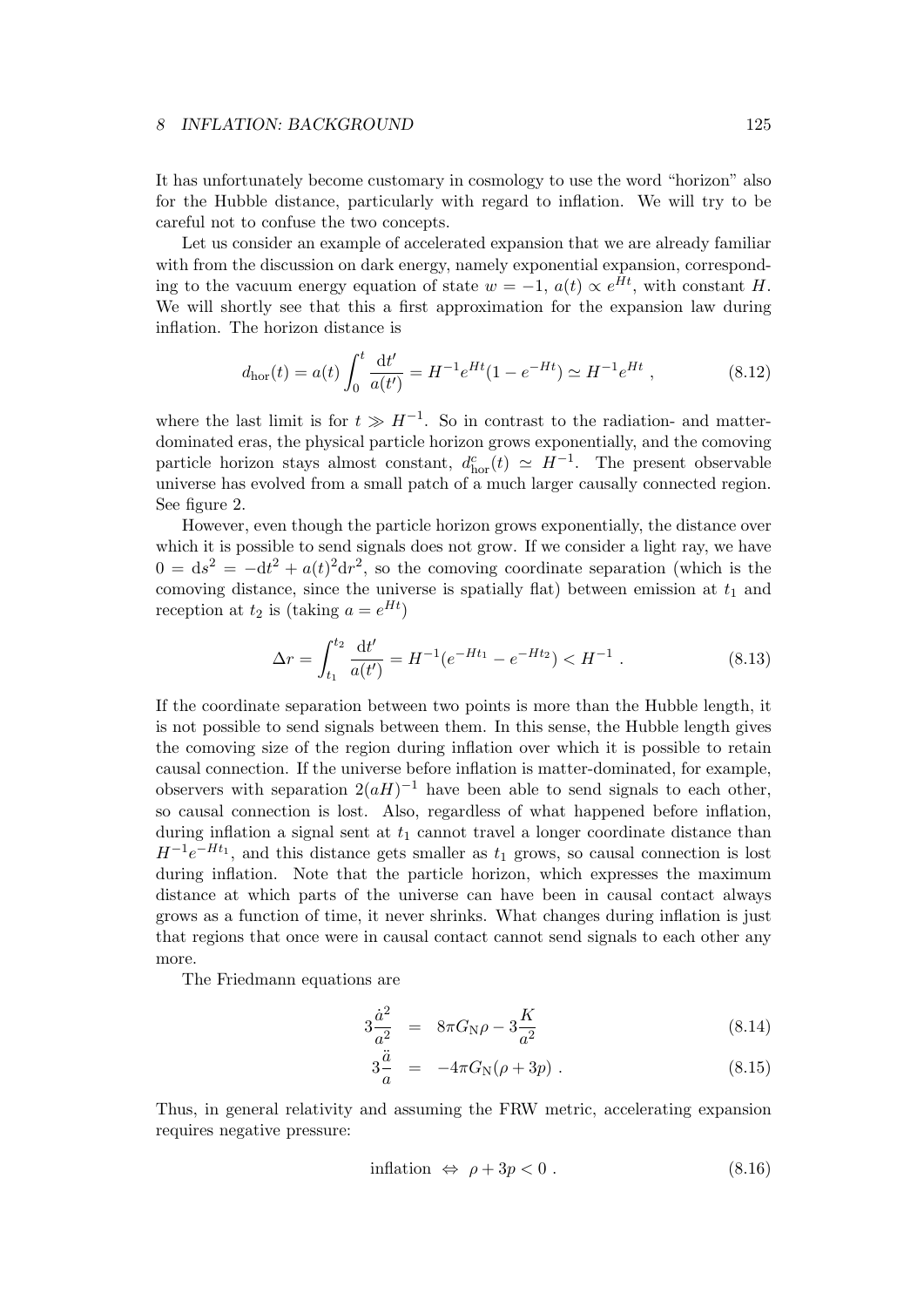

Figure 2: Evolution of the comoving Hubble radius (length, distance) during and after inflation (schematic).

Note that the energy density of matter for which  $p/\rho < -\frac{1}{3}$  $\frac{1}{3}$  falls down in an expanding universe slower than  $a^{-2}$ , i.e. it grows relative to the spatial curvature. (If  $p/\rho < -1$ , the energy density actually rises as the universe expands.) The flatness problem of the Big Bang model is simply the feature that for matter composed of a gas of particles we have  $p \geq 0$ , so the energy density falls at least as fast as  $a^{-3}$ , and the curvature term will at some point overtake the energy density. In inflationary models, the energy density typically remains nearly constant during a period in which the scale factor grows by a huge factor, typically by a factor  $e^{60}$  or more. Thus inflation predicts that  $\Omega_0 = 1$  to extremely high accuracy.<sup>2</sup>. See figure 3

As for the relic problem, if unwanted relics are produced before inflation, they are diluted to practically zero density by the expansion, just like spatial curvature. However, we have to be careful that they are not produced after inflation, i.e. the reheating temperature (see below) has to be small enough. This is one constraint on models of inflation. At the end of inflation, matter is produced in *reheating*<sup>3</sup> , which produces the gas of particles that is the initial condition for the hot Big Bang model.

Inflation is better called a scenario rather than a theory. It is an idea of a certain kind of behaviour of the universe, which is realised in hundreds of different

<sup>&</sup>lt;sup>2</sup>If it were discovered by observations that  $\Omega_0 \neq 1$ , this would be a blow to the credibility of inflation. However, there is a version of inflation, called *open inflation*, for which  $\Omega_0 < 1$ . The existence of such models of inflation have led critics of inflation to complain that inflation is "unfalsifiable" in the sense that no matter what the observation, a model of inflation can be found that agrees with it. Nevertheless, most models of inflation give similar "generic" predictions, including  $\Omega_0 = 1$  to great accuracy, and thus far the observations have been in good agreement with them.

<sup>&</sup>lt;sup>3</sup> "Reheating" may turn out to be as much a misnomer as "recombination": we don't know whether matter was ever in a thermal state before inflation.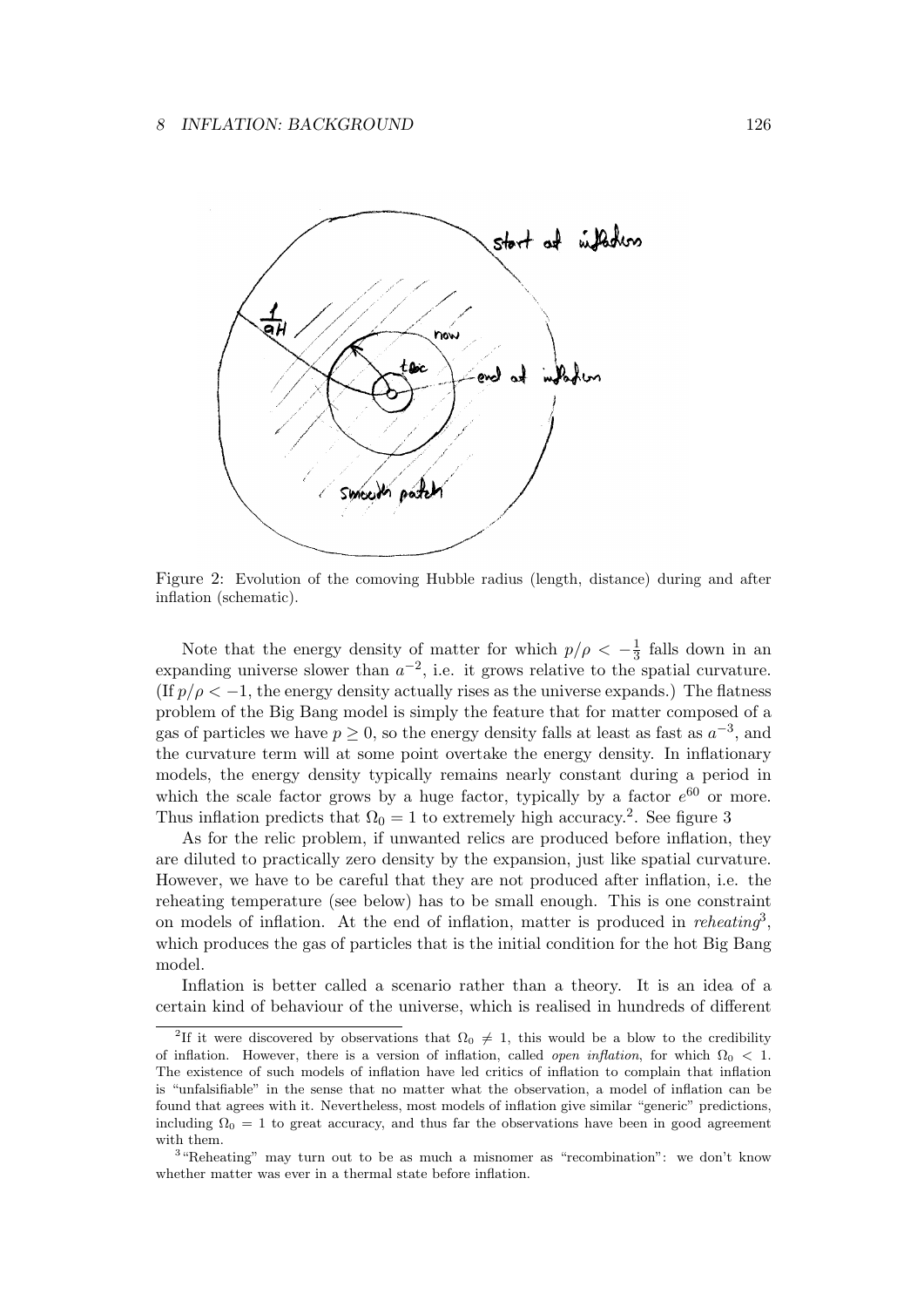

Figure 3: Solving the flatness problem. This figure is for a universe with no dark energy, where the expansion keeps decelerating after inflation ended in the early universe. Present observational evidence indicates that actually the expansion began accelerating again a few billion years ago. Thus the universe is, technically speaking, inflating again, and  $\Omega$  is again being driven towards 1. However, this current epoch of inflation is not enough to solve the flatness problem, or the other problems, since the universe has only expanded by about a factor of 2 during it.

models. Some of the models are related to extensions of the Standard Model of particle physics or extensions of general relativity, and some of them are just "toy models", which have the right features and are presumably at most an approximate description of some more complicated physics. One noteworthy inflationary model is based on the Standard Model Higgs boson coupled to gravity in a non-standard way.

The important point is that inflation makes many "generic" predictions, i.e. predictions that are independent of the particular model of inflation, for most models. (Though exceptional models can be found that would violate one or more of these general features.) There are also numerical predictions of cosmological observables that differ from one model of inflation to another, allowing observations to rule out models (and some have been already ruled out). Present observational data agrees with the generic predictions (which were made before the advent of the observations of the CMB anisotropies, which are the most direct way of testing the models), while alternatives to inflation have not managed to explain the observations in an equally simple and successful way. Most cosmologists thus consider it likely that inflation took place in the primordial universe. To quote the cosmologist Douglas Scott, *"something like inflation is something like proven"*.

**Exercise:** Assume that at the beginning of inflation we have  $|\Omega_K| = 0.1$ . Calculate, as a function of the reheating temperature *T*reh, how many e-folds of inflation are required to reduce present-day spatial curvature to  $|\Omega_{K0}| < 10^{-2}$ . (Assume *h* = 0*.*7 and that neutrinos are massless.) Approximate that the expansion rate at the beginning of inflation is completely dominated by the inflaton, that the inflaton field value does not change during inflation and that reheating happens instantaneously. In which directions do the above approximations change the result? What is the number of e-folds for  $T_{\text{reh}} = 10^7 \text{ GeV}$ ?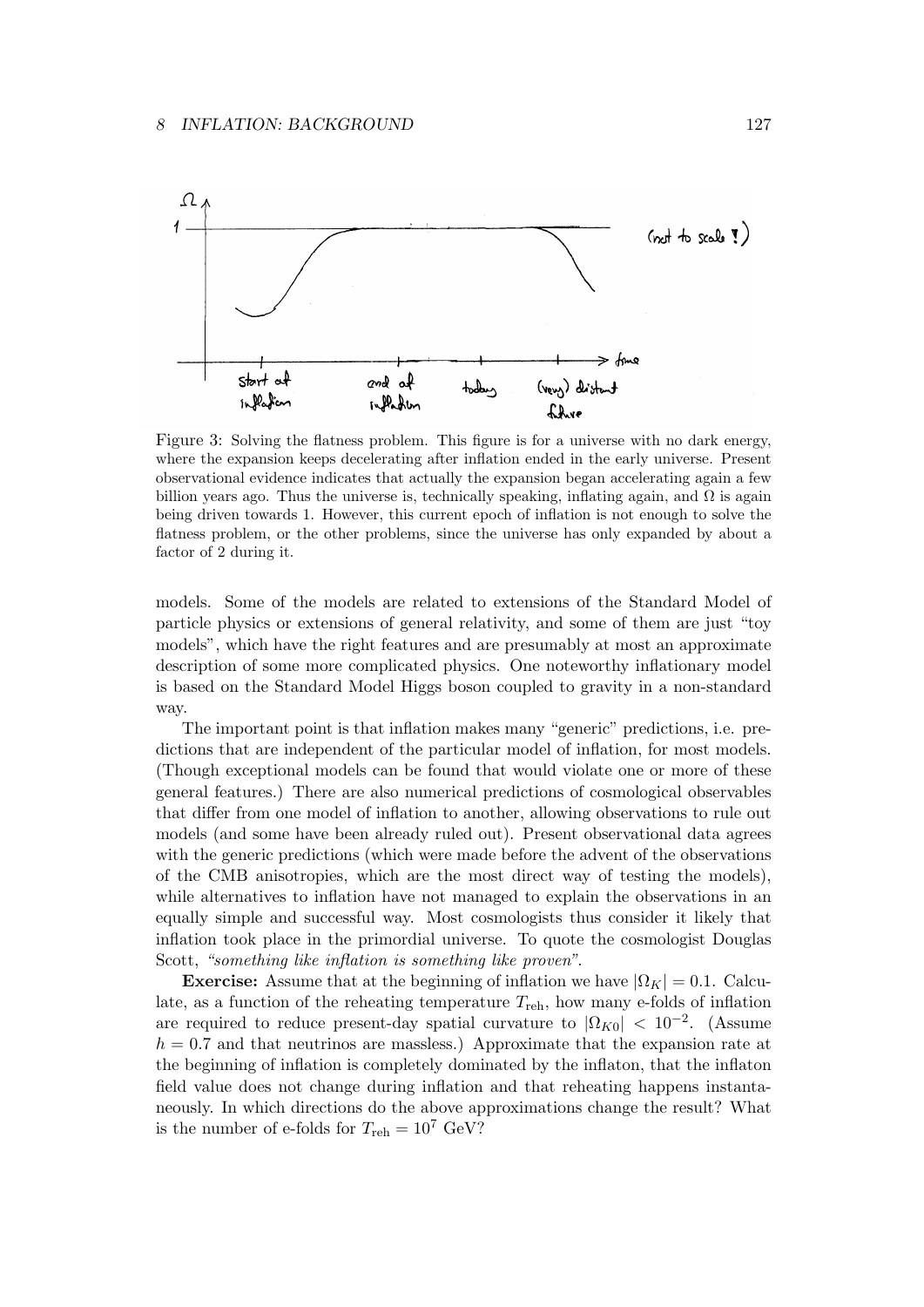### **8.2.1 Starting inflation**

In the discussion, we have already assumed that we can use the FRW metric, i.e. that the universe is homogeneous and isotropic. In order to explain how inflation produces homogeneity and isotropy and solves the horizon problem, we should consider how inflation gets started from some generic initial conditions. Inflation certainly makes the homogeneity and isotropy problem "exponentially smaller" in the sense that it produces a large homogeneous and isotropic causally connected patch from a small one. However, how inflation starts remains an open question. What is required is that starting from inhomogeneous initial conditions, there is at least one region where inflation starts, and its volume will then overwhelm the other regions. There are some ideas and studies of how this can happen, but as we have no solid theoretical understanding (and no observations at all) of the pre-inflationary era, the issue remains rather speculative. We will comment on this a bit more after discussing the simplest inflationary models.

We will assume that sufficient inflation has already taken place to make the universe (within a horizon volume) spatially flat, homogeneous and isotropic, and follow inflation in detail after that. Thus we will work in the flat FRW universe. In any case, from the modern point of view, the most important (and testable) aspect of inflation is the generation of the seeds of structure, as it makes deviation from homogeneity and isotropy quantitative.

# **8.3 The inflaton field**

As we saw in section 8.2, inflation requires negative pressure. In chapter 5 we considered systems of particles where interaction energies can be neglected (the ideal gas approximation). For such systems the pressure is always non-negative.<sup>4</sup> However, the particle picture is not fundamental. In the early universe, at high energy densities, we have to consider the more fundamental entities, *fields*. Particles are just excitations of fields. The mean value of a field can have negative pressure, even if a gas consisting of the particles corresponding to the field does not. The simplest form of matter which has a negative pressure is a scalar field, so the simplest inflationary models involve just a single scalar field. The field responsible for inflation (and the corresponding spin 0 particle) is called the *inflaton*.

In the FRW model, the energy density and pressure of the scalar field (as measured by an observer comoving with the matter) are

$$
\rho = \frac{1}{2}\dot{\varphi}^2 + V \tag{8.17}
$$

$$
p = \frac{1}{2}\dot{\varphi}^2 - V , \qquad (8.18)
$$

The pressure is negative when the potential dominates over the kinetic term, i.e. when the field moves slowly. The equation of state parameter  $w \equiv p/\rho$  is

$$
w = \frac{\dot{\varphi}^2 - 2V(\varphi)}{\dot{\varphi}^2 + 2V(\dot{\varphi})} = \frac{1 - 2V/\dot{\varphi}^2}{1 + 2V/\dot{\varphi}^2},
$$
\n(8.19)

so

$$
-1 \le w \le 1. \tag{8.20}
$$

<sup>&</sup>lt;sup>4</sup>A gas of interacting particles could have negative pressure.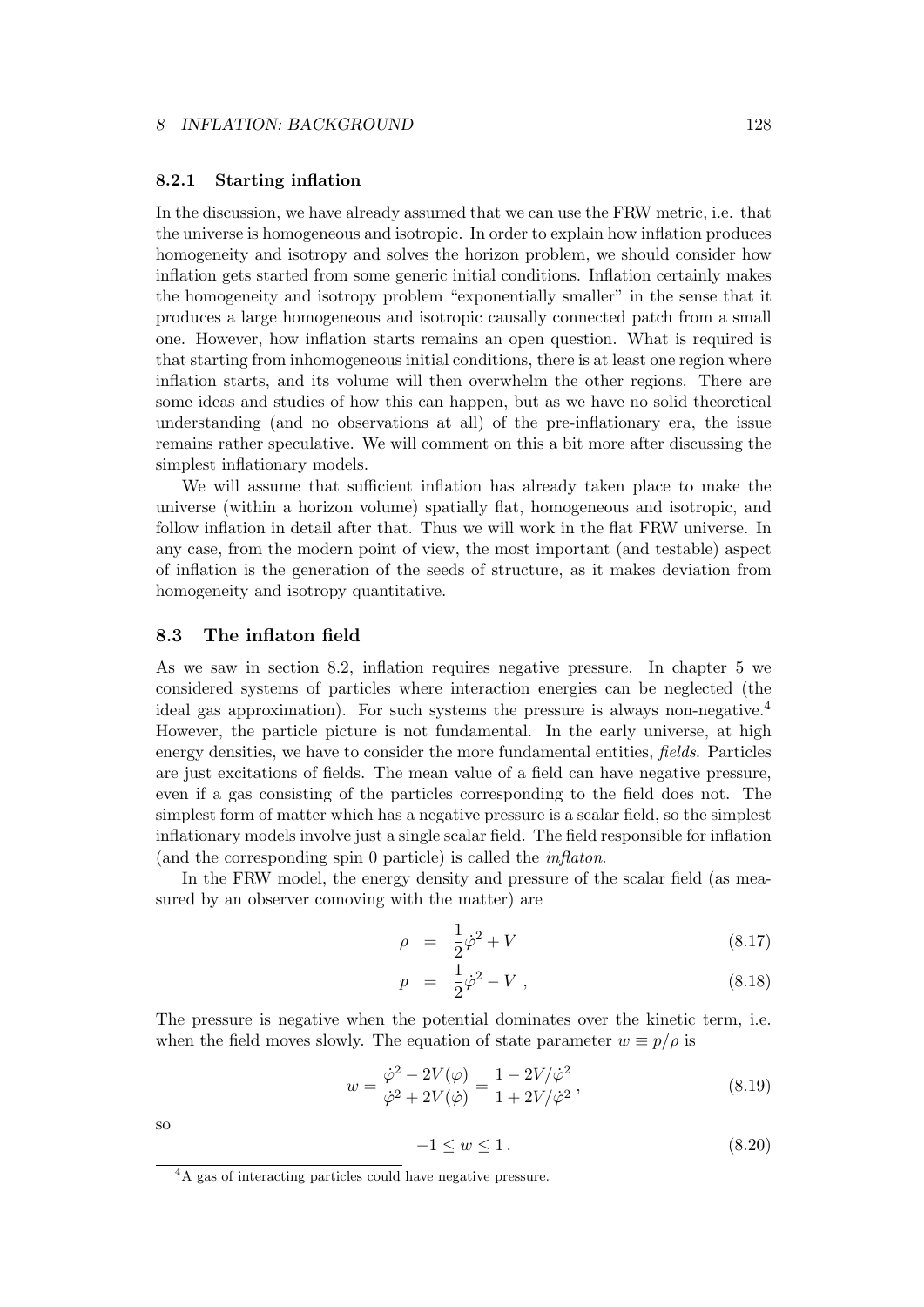

Figure 4: An example of inflaton potential.

If the kinetic term  $\frac{1}{2}\dot{\varphi}^2$  dominates,  $w \approx 1$ ; if the potential term  $V(\varphi)$  dominates,  $w \approx -1$ . Different inflaton models have different potentials  $V(\varphi)$ . From (8.17), we can form the useful combinations

$$
\rho + p = \dot{\varphi}^2
$$
  
\n
$$
\rho + 3p = 2(\dot{\varphi}^2 - V) .
$$
\n(8.21)

Inserting the energy density and pressure from (8.17) into the continuity equation

$$
\dot{\rho} = -3H(\rho + p) \tag{8.22}
$$

gives the equation of motion for the field:

$$
\ddot{\varphi} + 3H\dot{\varphi} = -V' \ . \tag{8.23}
$$

Note the analogy with a Newtonian particle moving in one dimension: the energy density corresponds to the total (kinetic plus potential) energy, and the equation of motion corresponds to Newton's second law. The effect of expansion is to add the term  $3H\dot{\varphi}$ , which acts like friction and slows down the evolution of  $\varphi$ .

The condition for inflation,  $\rho + 3p < 0$ , is satisfied if

$$
\dot{\varphi}^2 < V \tag{8.24}
$$

Let us assume that  $\varphi$  is initially far from the minimum of  $V(\varphi)$ . The potential then pulls  $\varphi$  towards the minimum (see figure 4). If the potential has a suitable (sufficiently flat) shape, the friction term soon makes  $\dot{\varphi}$  small enough to satisfy (8.24), even if it was not satisfied initially.

We also need the Friedmann equation,

$$
H^{2} = \frac{8\pi G}{3}\rho = \frac{1}{3M_{\rm Pl}^{2}}\rho.
$$
 (8.25)

Inserting the energy density from (8.17), we have

$$
H^{2} = \frac{1}{3M_{\rm Pl}^{2}} \left[ \frac{1}{2} \dot{\varphi}^{2} + V \right].
$$
 (8.26)

We have ignored other contributions to the energy density and pressure besides the inflaton. During inflation, the inflaton moves slowly, so the inflaton energy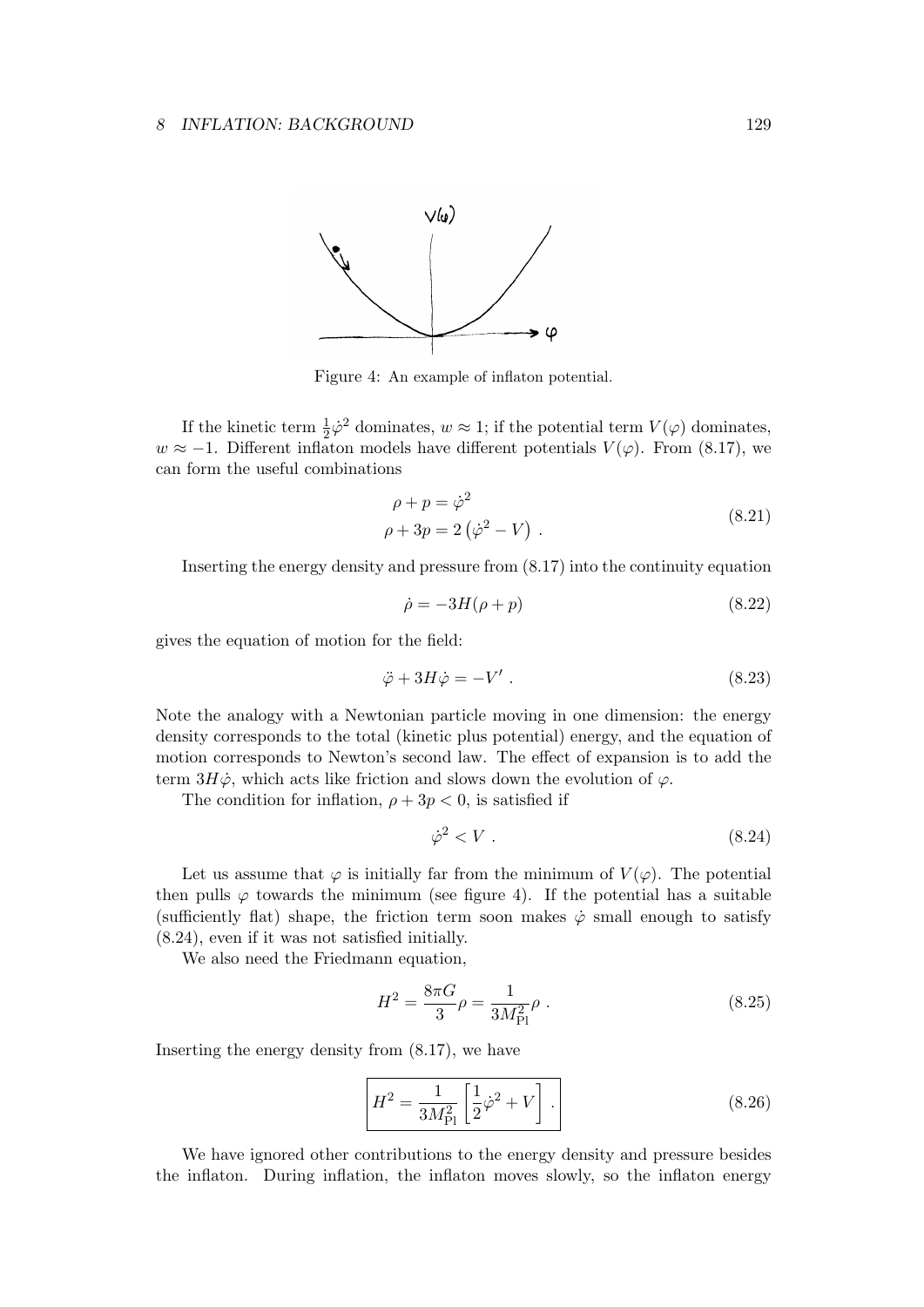density, which is dominated by  $V(\varphi)$ , also changes slowly. If there are matter and radiation components in the energy density, they decrease fast,  $\rho \propto a^{-3}$  or  $\propto a^{-4}$ , and soon become negligible, like the spatial curvature. The presence of extra matter can put some constraints on the initial conditions for inflation to get started and the inflaton to become dominant. But once inflation begins, we can soon forget components other than the inflaton.

# **8.4 Slow-roll inflation**

The friction (expansion) term tends to slow down the evolution of  $\varphi$ , so the system easily reaches a situation where the following conditions hold:

$$
\dot{\varphi}^2 \ll V \tag{8.27}
$$

$$
|\ddot{\varphi}| \ll 3H|\dot{\varphi}| \tag{8.28}
$$

These are the *slow-roll conditions*. If the slow-roll conditions are valid, we may approximate (the *slow-roll approximation*) (8.23) and (8.26) by the *slow-roll equations*:

$$
H^2 = \frac{V}{3M_{\rm Pl}^2} \tag{8.29}
$$

$$
3H\dot{\varphi} = -V' \ . \tag{8.30}
$$

The shape of the potential  $V(\varphi)$  determines the *slow-roll parameters*, defined as

$$
\varepsilon(\varphi) \equiv \frac{1}{2} M_{\rm Pl}^2 \left(\frac{V'}{V}\right)^2 \tag{8.31}
$$

$$
\eta(\varphi) \equiv M_{\rm Pl}^2 \frac{V''}{V} \ . \tag{8.32}
$$

**Exercise:** Show that

$$
\varepsilon \ll 1 \quad \text{and} \quad |\eta| \ll 1 \qquad \Leftarrow \qquad (8.27) \text{ and } (8.28) \tag{8.33}
$$

Note that the implication goes only in this direction. The conditions  $\varepsilon \ll 1$  and *|η| ≪* 1 are necessary, but not sufficient for the slow-roll approximation (i.e. the slow-roll conditions) to be valid. The conditions are not sufficient, because they only constrain the form of the potential, and identify from the potential a *slow-roll section*, where the slow-roll approximation *may* be valid. Since the field equation (8.23) is second order, it accepts arbitrary  $\varphi$  and  $\dot{\varphi}$  as initial conditions. Thus (8.27) and  $(8.28)$  may not hold initially, even if  $\varphi$  is in the slow-roll section. However, it turns out that the *slow-roll solution*, the solution of the slow-roll equations (8.29) and (8.30), is an *attractor* of the full equations, (8.23) and (8.26). This means that the solution of the full equations rapidly approaches it, if the initial conditions that are in the *basin of attraction*. To be in the basin of attraction means that  $\varphi$  must be in the slow-roll section; if  $\dot{\varphi}$  is large,  $\varphi$  needs to be deep in the slow-roll section.

Once the system has reached the attractor, where  $(8.29)$  and  $(8.30)$  hold,  $\dot{\varphi}$  is determined by  $\varphi$ . In fact everything is determined by  $\varphi$  (assuming a fixed potential  $V(\varphi)$ . The value of  $\varphi$  is the single parameter describing the state of the universe, and  $\varphi$  evolves down the potential  $V(\varphi)$  as specified by the slow-roll equations.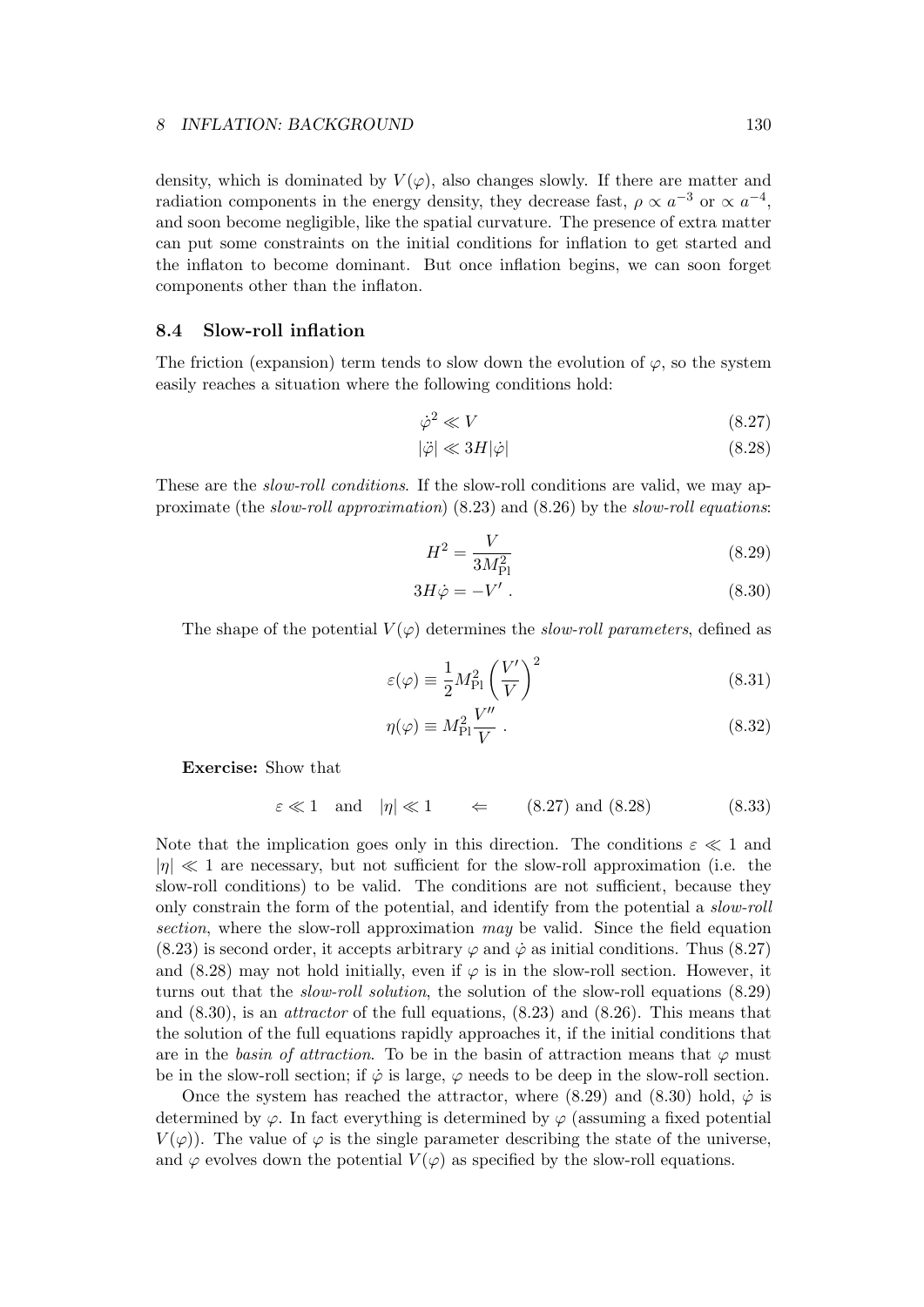

Figure 5: The potential  $V(\varphi) = \frac{1}{2}m^2\varphi^2$  and its two slow-roll sections.

The ideas "attractor" and "basin of attraction" can be taken further. **If** the universe (or a region of it) finds itself initially (or enters) the basin of attraction of slow-roll inflation, meaning that: there is a sufficiently large region, where the curvature is sufficiently small, the inflaton makes a sufficient contribution to the total energy density, the inflaton is sufficiently homogeneous, and lies sufficiently deep in the slow-roll section, **then** this region begins inflating, it becomes rapidly very homogeneous and flat, all other contributions to the energy density besides the inflaton become negligible, and the inflaton begins to follow the slow-roll solution.

Thus inflation *erases all memory of initial conditions*, and we can predict the later history of the universe just from the shape of  $V(\varphi)$  and the assumption that  $\varphi$  started out far enough in the slow-roll part of it. Note the similarity to thermal equilibrium. In the stages of the universe we discussed earlier, things were calculable because in thermal equilibrium, it is sufficient to know the temperature, masses of particles and conserved quantum numbers in order to have full information about the system. In the case of inflation, knowing the inflaton field value (and the shape of the potential) is enough, because of a rather different kind of attractor behaviour.

### **Example:**

$$
V(\varphi) = \frac{1}{2}m^2\varphi^2 \qquad \Rightarrow \qquad V'(\varphi) = m^2\varphi \,, \quad V''(\varphi) = m^2 \tag{8.34}
$$

$$
\varepsilon(\varphi) = \frac{1}{2} M_{\rm Pl}^2 \left(\frac{2}{\varphi}\right)^2 \right\} \quad \Rightarrow \quad \varepsilon = \eta = 2 \left(\frac{M_{\rm Pl}}{\varphi}\right)^2 \tag{8.35}
$$
\n
$$
\eta(\varphi) = M_{\rm Pl}^2 \frac{2}{\varphi^2}
$$

and

$$
\varepsilon, \eta \ll 1 \quad \Rightarrow \quad \varphi^2 \gg 2M_{\rm Pl}^2 \tag{8.36}
$$

See figure 5.

## **8.4.1 Relation between inflation and slow-roll**

$$
H = \frac{\dot{a}}{a} \qquad \Rightarrow \qquad \dot{H} = \frac{\ddot{a}}{a} - \frac{\dot{a}^2}{a^2} \qquad \Rightarrow \qquad \frac{\ddot{a}}{a} = \dot{H} + H^2 \tag{8.37}
$$

Thus the condition for inflation is  $\dot{H} + H^2 > 0$ . This would be satisfied if  $\dot{H} > 0$ , but this is not possible here, since it would require  $p < -\rho$ , i.e.,  $w \equiv p/\rho < -1$ ,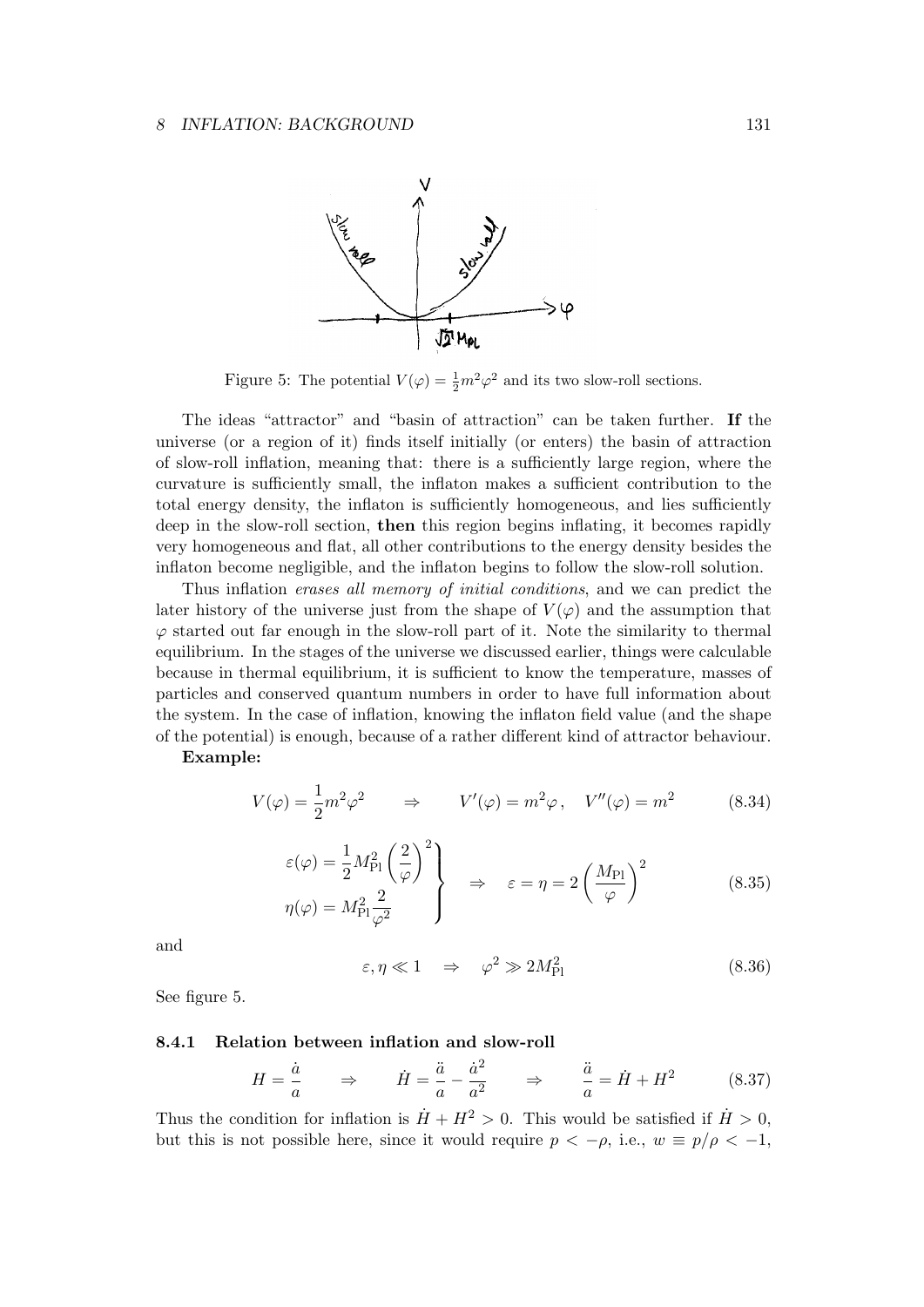which is not possible for a minimally coupled scalar field, see  $(8.19)$ .<sup>5</sup> Thus we have  $H \leq 0$  and:

$$
inflation \Leftrightarrow -\frac{\dot{H}}{H^2} < 1. \tag{8.38}
$$

If the slow-roll approximation is valid,

$$
H^{2} = \frac{V}{3M_{\text{Pl}}^{2}} \Rightarrow 2H\dot{H} = \frac{V'\dot{\varphi}}{3M_{\text{Pl}}^{2}} \Rightarrow H^{2}\dot{H} = \frac{V'H\dot{\varphi}}{6M_{\text{Pl}}^{2}} \stackrel{3H\dot{\varphi} = -V'}{=} -\frac{V'^{2}}{18M_{\text{Pl}}^{2}}
$$

$$
\Rightarrow -\frac{\dot{H}}{H^{2}} = \frac{V'^{2}}{18M_{\text{Pl}}^{2}} \frac{9M_{\text{Pl}}^{4}}{V^{2}} = \frac{1}{2}M_{\text{Pl}}^{2}\left(\frac{V'}{V}\right)^{2} = \varepsilon \ll 1.
$$

So if the slow-roll approximation is valid, inflation is guaranteed. This result also shows that during slow-roll inflation, the Hubble parameter changes slowly (while the scale factor changes almost exponentially). Slow-roll is not necessary for inflation, it is possible to have inflation even when the slow-roll parameters are not small (called fast-roll inflation). However, slow-roll inflation automatically produces a spectrum of perturbations that is in close agreement with observations, unlike fast-roll inflation.

# **8.5 Models of inflation**

A scalar field model of inflation consists of the potential for the inflation and its couplings to other fields. In most models, couplings to other fields don't matter during inflation, and only the inflaton is dynamically important. However, these couplings usually come into play when inflation ends. Inflation can end because the slow-roll approximation is no longer valid, as the field has rolled down the potential. In this case inflation ends when either  $\varepsilon(\varphi)$  or  $|\eta(\varphi)|$  becomes of order unity. Another possibility is that inflation ends while the inflaton undergoes slow-roll, because other fields coupled to the inflaton become dynamically important and terminate inflation. An example of this is *hybrid inflation*, where there is an extra scalar field in addition to the inflaton. Inflation models can be divided into two classes:

- 1. Small field inflation:  $\Delta \varphi < M_{\text{Pl}}$  in the slow-roll section.
- 2. Large field inflation:  $\Delta \varphi > M_{\text{Pl}}$  in the slow-roll section.

Here  $\Delta\varphi$  is the change of  $\varphi$  during (the observationally relevant part of) inflation.

**Example:** Consider a simple potential of the form  $V(\varphi) = A\varphi^n$ . This is a large field model, since  $V'/V = n/\varphi$  $\chi' / V = n / \varphi \implies \varepsilon \ll 1$  requires  $\varphi^2 \gg \frac{1}{2} n^2 M_{\text{Pl}}^2$ .

See figure 6 for typical shapes of potentials of large field and small field models.

$$
\left(\frac{\dot{a}}{a}\right)^2 = \frac{8\pi G}{3}\rho - \frac{K}{a^2}
$$
\n
$$
\frac{\ddot{a}}{a} = -\frac{4\pi G}{3}(\rho + 3p)
$$
\n
$$
\Rightarrow \quad \dot{H} = \frac{\ddot{a}}{a} - \frac{\dot{a}^2}{a^2} = -4\pi G\left(\rho + p - \frac{K}{3a^2}\right)
$$

Thus  $H > 0$  requires  $\rho + p - \frac{K}{3a^2} < 0$ . In the above, we assume that spatial curvature can already be neglected, i.e. we can take  $K = 0$ .

<sup>&</sup>lt;sup>5</sup>From the Friedmann equations.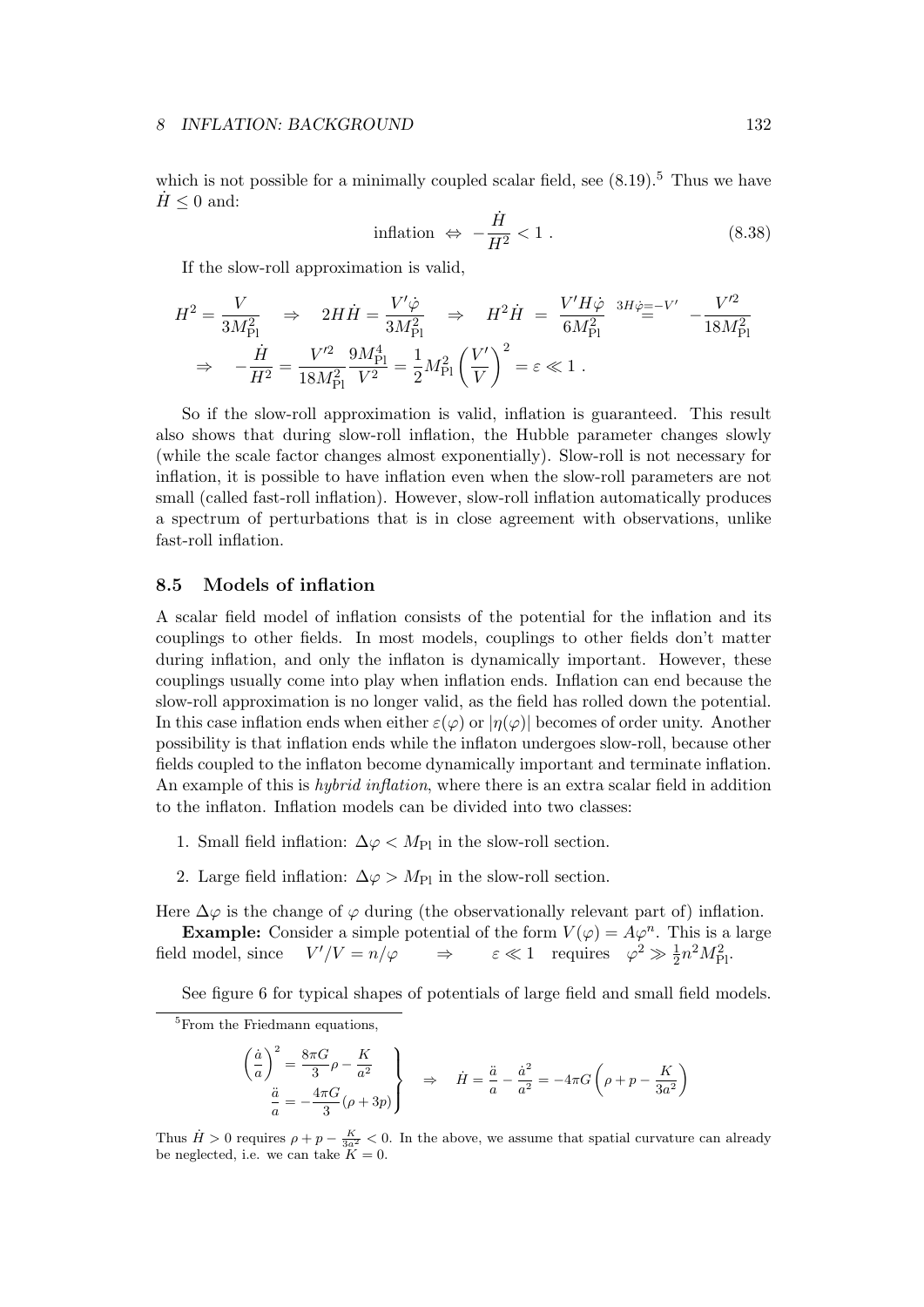

Figure 6: Potential for (a) large field and (b) small field inflation. For a typical small-field model, the entire range of  $\varphi$  shown is  $\ll M_{\text{Pl}}$ .



Figure 7: After inflation, the inflaton field is left oscillating at the bottom.

## **8.6 Reheating**

During slow-roll inflation, practically all energy density in the universe is in the inflaton potential  $V(\varphi)$ . As inflation ends, this energy is transferred in the reheating process to a thermal bath of particles produced in the reheating. Thus reheating creates, from  $V(\varphi)$ , all the stuff there is in the later universe. The conversion of the inflaton energy density into a thermal gas of particles does not affect the spectrum of density perturbations in single field models of inflation (at least on super-Hubble scales; see section 8.7 below). (It does change the relationship between the relation of  $\varphi_k$  and  $k/H_0$  given in (8.48), i.e. the amount that the perturbations are stretched between the end of inflation and today.) The main constraint on reheating is that the reheating temperature must be above 1 MeV, but sufficiently low so as not to produce unwanted relics – where "sufficiently" depends on the theory under consideration.

### **8.6.1 Scalar field oscillations**

After inflation, the inflaton field  $\varphi$  begins to oscillate at the bottom of the potential *V*( $\varphi$ ), see figure 7. The inflaton field is still homogeneous,  $\varphi(t, \vec{x}) = \varphi(t)$ , so it oscillates in the same phase everywhere (the oscillation is *coherent*). The oscillation period soon becomes much shorter than the expansion time scale *H−*<sup>1</sup> .

Assume the potential can be approximated as  $V(\varphi) = \frac{1}{2}m^2\varphi^2$  near the minimum of  $V(\varphi)$ , where the amplitude of  $\varphi$  is small. The equation of motion is then

$$
\ddot{\varphi} + 3H\dot{\varphi} = -m^2\varphi . \qquad (8.39)
$$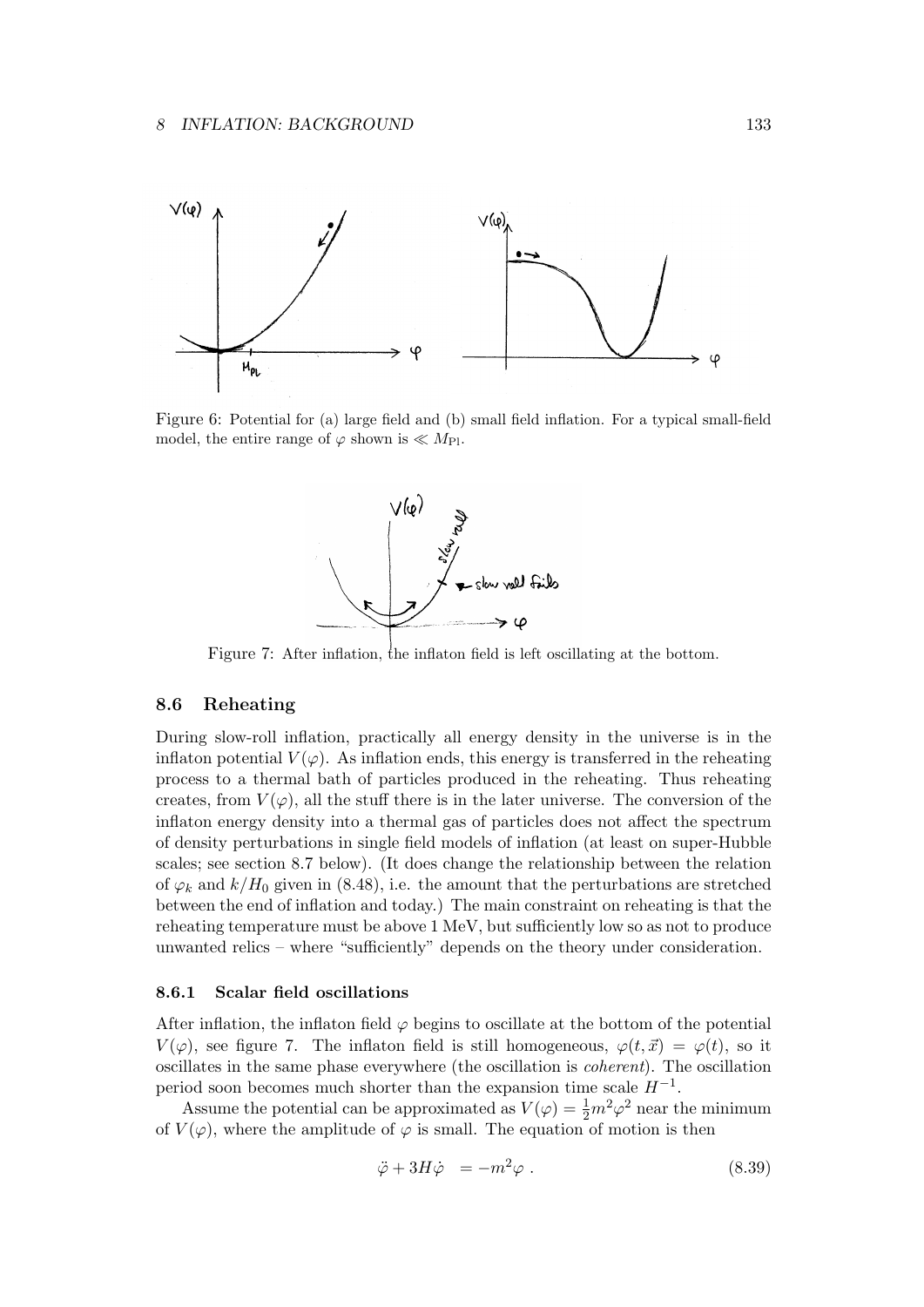

Figure 8: The time evolution of  $\varphi$  as inflation ends.

In the limit  $m \gg H$ , we can neglect the friction term, and the field undergoes oscillations with frequency *m*. We can write the energy continuity equation as

$$
\dot{\rho} + 3H\rho = -3Hp = -\frac{3}{2}H\left(m^2\varphi^2 - \dot{\varphi}^2\right) . \tag{8.40}
$$

The oscillating factor on the right hand side averages to zero over one oscillation period (in the limit where the period is  $\ll H^{-1}$ ), so on average the energy density goes like  $\rho \propto a^{-3}$ , just like in a matter-dominated universe. The fall in the energy density shows as a decrease of the oscillation amplitude, see figure 8.

### **8.6.2 Inflaton decay**

When the inflaton field is oscillating around the minimum of the potential, the energy stored in the inflaton field is transferred into particles, both by decay into quanta of the inflaton field, which subsequently decay, and direct decay into other fields via coupling between them and the inflaton. There can be tension between achieving efficient reheating and having a long period of inflation. To have a long duration of inflation, the inflaton field must be weakly coupled, but couplings to other degrees of freedom are required for reheating.<sup>6</sup>

If the decay is slow, inflaton energy density satisfies the equation

$$
\dot{\rho}_{\varphi} + 3H\rho_{\varphi} = -\Gamma_{\varphi}\rho_{\varphi} ,\qquad (8.41)
$$

where  $\Gamma_{\varphi} = 1/\tau_{\varphi}$ , the *decay width*, is the inverse of the inflaton decay time  $\tau_{\varphi}$ , and the term  $-\Gamma_{\varphi}\rho_{\varphi}$  represents energy transfer to other particles.

If the inflaton can decay into bosons, the decay may be very rapid, involving a mechanism called *parametric resonance*. The produced particles are far from thermal equilibrium (only certain bands in momentum space become populated, and their occupation numbers are huge). In realistic models of inflation, the inflaton can decay via a mixture of different decay methods. The process by which the inflaton transfers its energy into particles is called *preheating* and the thermalisation of the gas of particles is called *reheating*. However, terminology varies, and often the term reheating is used to refer just to the energy transfer, even if the final state is not in thermal equilibrium.

<sup>&</sup>lt;sup>6</sup>In fact, if the scale of inflation is sufficiently high, it is possible to reheat without any couplings between the inflaton and the Standard Model degrees of freedom by producing particles gravitationally out of the vacuum. This is called *gravitational reheating*, and it is one of the many delicacies of inflation we will not have time to sample.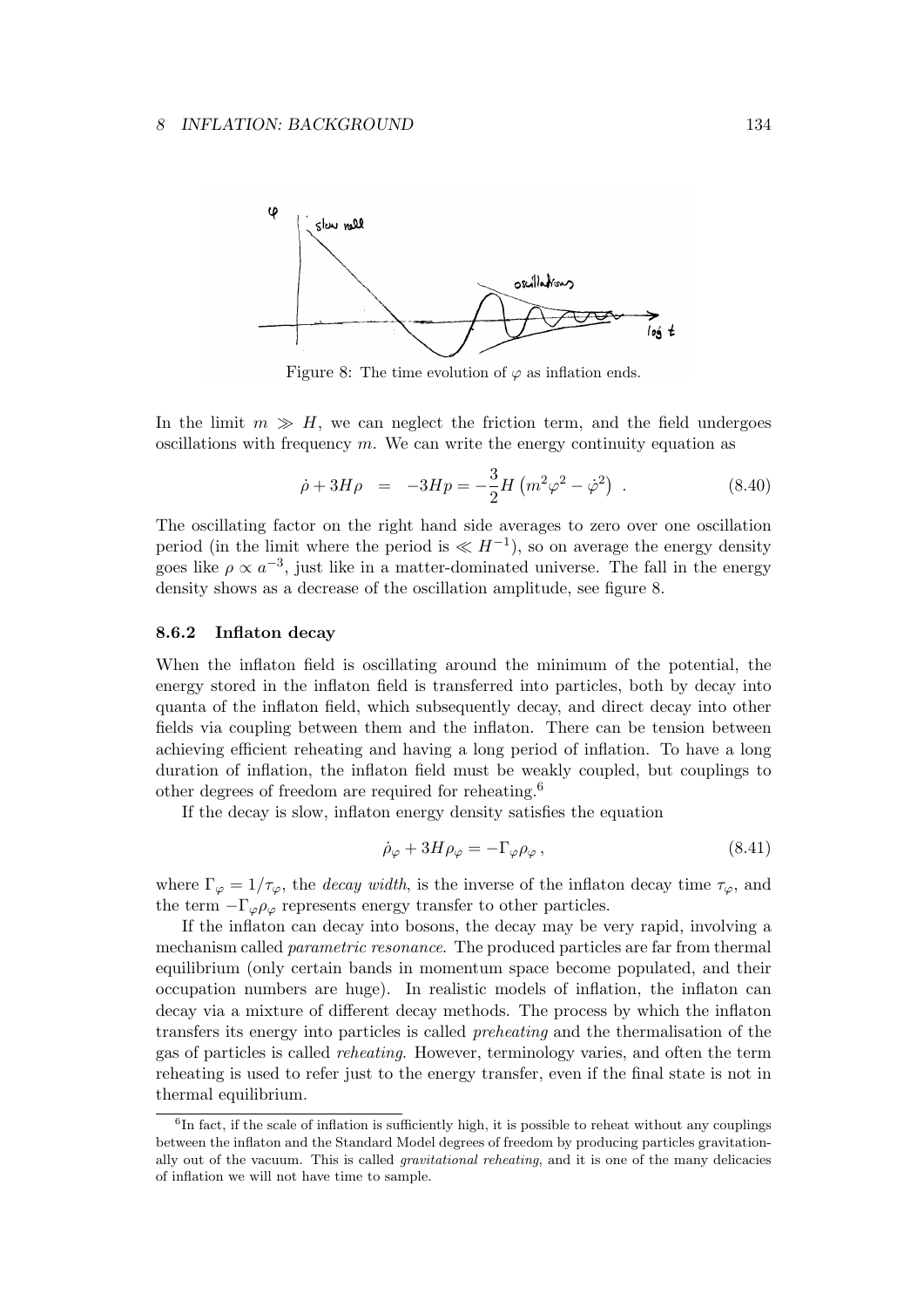

Figure 9: Remaining number of *e*-foldings *N*(*t*) as a function of time.

#### **8.6.3 Thermalisation**

The particles produced from the inflaton will interact, create other particles through particle reactions, and the resulting soup will eventually reach thermal equilibrium with some temperature  $T_{\text{reh}}$ . This *reheating temperature* is determined by the energy density  $\rho_{\text{reh}}$  at the end of the reheating epoch:

$$
\rho_{\rm reh} = \frac{\pi^2}{30} g_*(T_{\rm reh}) T_{\rm reh}^4.
$$
\n(8.42)

Necessarily  $\rho_{\text{reh}} < \rho_{\text{end}}$  (end = end of inflation). If reheating takes a long time, we may have  $\rho_{\text{reh}} \ll \rho_{\text{end}}$ . The evolution of the gas of particles into a thermal state can be quite involved, and it has been studied in various models. Usually it is just assumed that it happens eventually, since the particles are able to interact. However, it is possible that some particles (such as gravitinos) never reach thermal equilibrium, since their interactions are too weak. In any case, as long as the momenta of the particles are much higher than their masses, the energy density of the universe behaves like radiation, regardless of the momentum space distribution. So the background expansion rate is the same. After thermalisation of at least the baryons, photons and neutrinos is complete, the standard Hot Big Bang era begins.

# **8.7 Scales of inflation**

### **8.7.1 Amount of inflation**

During inflation, the scale factor  $a(t)$  grows by a huge factor. We define the *number of e-foldings* from time *t* to end of inflation *t*end

$$
N(t) \equiv \ln \frac{a(t_{\text{end}})}{a(t)} \,. \tag{8.43}
$$

See figure 9. We can calculate  $N(t) \equiv N(\varphi(t)) \equiv N(\varphi)$  from the shape of the potential  $V(\varphi)$  and the value of  $\varphi$  at time *t*:

$$
N(\varphi) = \ln \frac{a(t_{\text{end}})}{a(t)} = \int_{t}^{t_{\text{end}}} H(t)dt = \int_{\varphi}^{\varphi_{\text{end}}} \frac{H}{\dot{\varphi}} d\varphi \stackrel{\text{slow roll}}{\approx} \boxed{\frac{1}{M_{\text{Pl}}^2} \int_{\varphi_{\text{end}}}^{\varphi} \frac{V}{V'} d\varphi},\tag{8.44}
$$

where we have used  $\frac{da}{a} = d \ln a = H dt = H \frac{d\varphi}{\dot{\varphi}}$ *φ*˙ .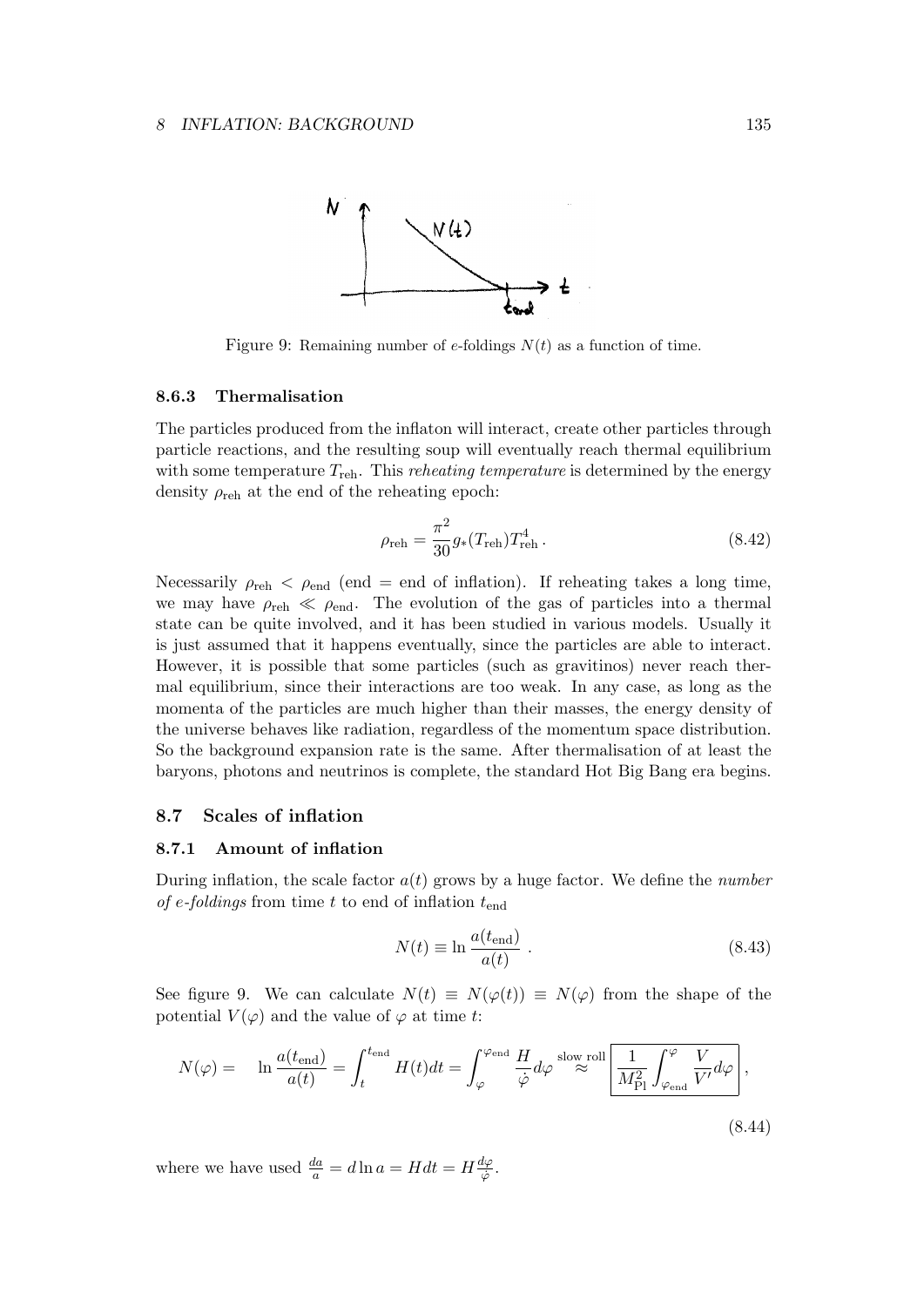# **8.7.2 Evolution of scales**

When discussing the evolution of density perturbations and formation of structures in the universe (to which we will get later), we will be interested in the history of each comoving distance scale, or each *comoving wave number k* (from Fourier expansion in comoving coordinates).

$$
k = \frac{2\pi}{\lambda} , \qquad k^{-1} = \frac{\lambda}{2\pi}
$$

An important question is whether a distance scale is larger or smaller than the Hubble length at a given time. A scale is said to be

- super-Hubble, when  $k < aH$   $(k^{-1} > (aH)^{-1})$
- at the Hubble radius (exiting or entering the Hubble radius), when  $k = aH$
- sub-Hubble, when  $k > aH$   $(k^{-1} < (aH)^{-1})$ .

The terms "sub-horizon", "entering/exiting the horizon" and "superhorizon" are also often used, although they are technically wrong, as in inflationary models the horizon is much larger than the Hubble radius.<sup>7</sup>. Note that *large* length scales (large *k −*1 ) correspond to *small k*, and *vice versa*, although we often talk about "scale *k*". This can easily cause confusion, so be careful with wording! Recall that  $(aH)^{-1}$ shrinks during inflation, and grows during all other eras. See figures 10 and 11.

We shall later find that the amplitude of primordial density perturbations on a given comoving scale freezes as this scale exits the Hubble radius during inflation. The largest observable scales are of the size of the Hubble radius today. (Since the universe has recently began accelerating again, these scales have just barely entered, and are now exiting again.)

To identify the distance scales *during inflation* with the corresponding distance scales in the *present universe*, we need a complete history from inflation to the present. We divide it into the following periods:

- 1. **From** the time the scale *k* of interest exits the Hubble radius during inflation **to** the end of inflation  $(t_k$  to  $t_{end})$ .
- 2. **From** the end of inflation **to** the time when thermal equilibrium at high temperature (Hot Big Bang conditions) is achieved, i.e. reheating. We assume that the universe behaves as if matter-dominated,  $\rho \propto a^{-3}$ , during this period, as discussed in section 8.6.1 ( $t_{\text{end}}$  to  $t_{\text{reh}}$ ).
- 3. **From** reheating **to** matter-radiation equality (the radiation era,  $\rho \propto a^{-4}$ ) ( $t_{\text{reh}}$ ) to  $t_{eq}$ ).
- 4. The matter era,  $\rho \propto a^{-3}$  from  $t_{\text{eq}}$  to  $t_0$ .

<sup>7</sup>As discussed in the first part of the course, there are (at least) three different usages for the word "horizon":

<sup>1.</sup> particle horizon

<sup>2.</sup> event horizon

<sup>3.</sup> Hubble length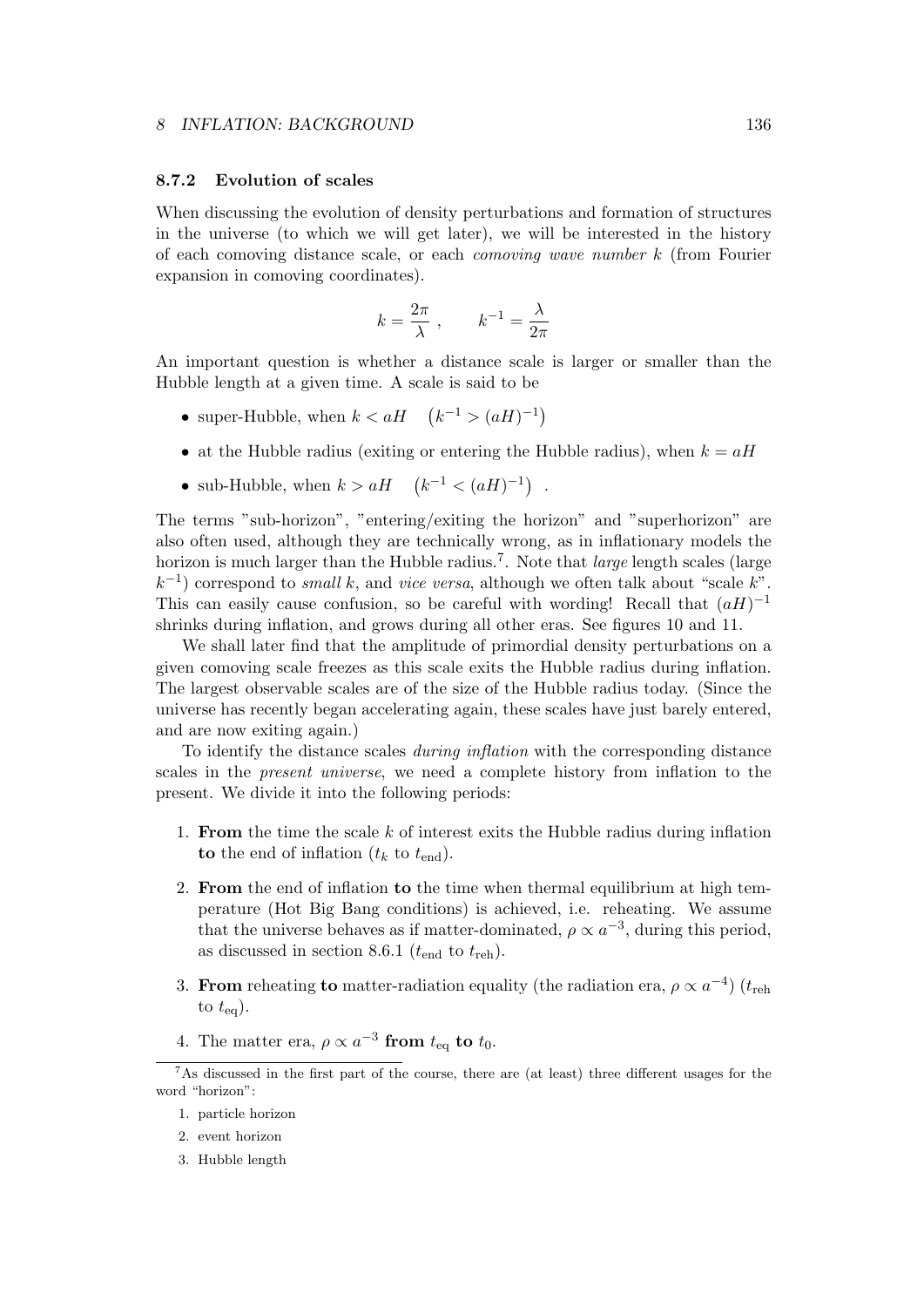

Figure 10: The evolution of the Hubble length, and two scales,  $k_1^{-1}$  and  $k_2^{-1}$ , seen in comoving coordinates.



Figure 11: The evolution of the Hubble length, and the scale *k −*1 seen in terms of physical distance.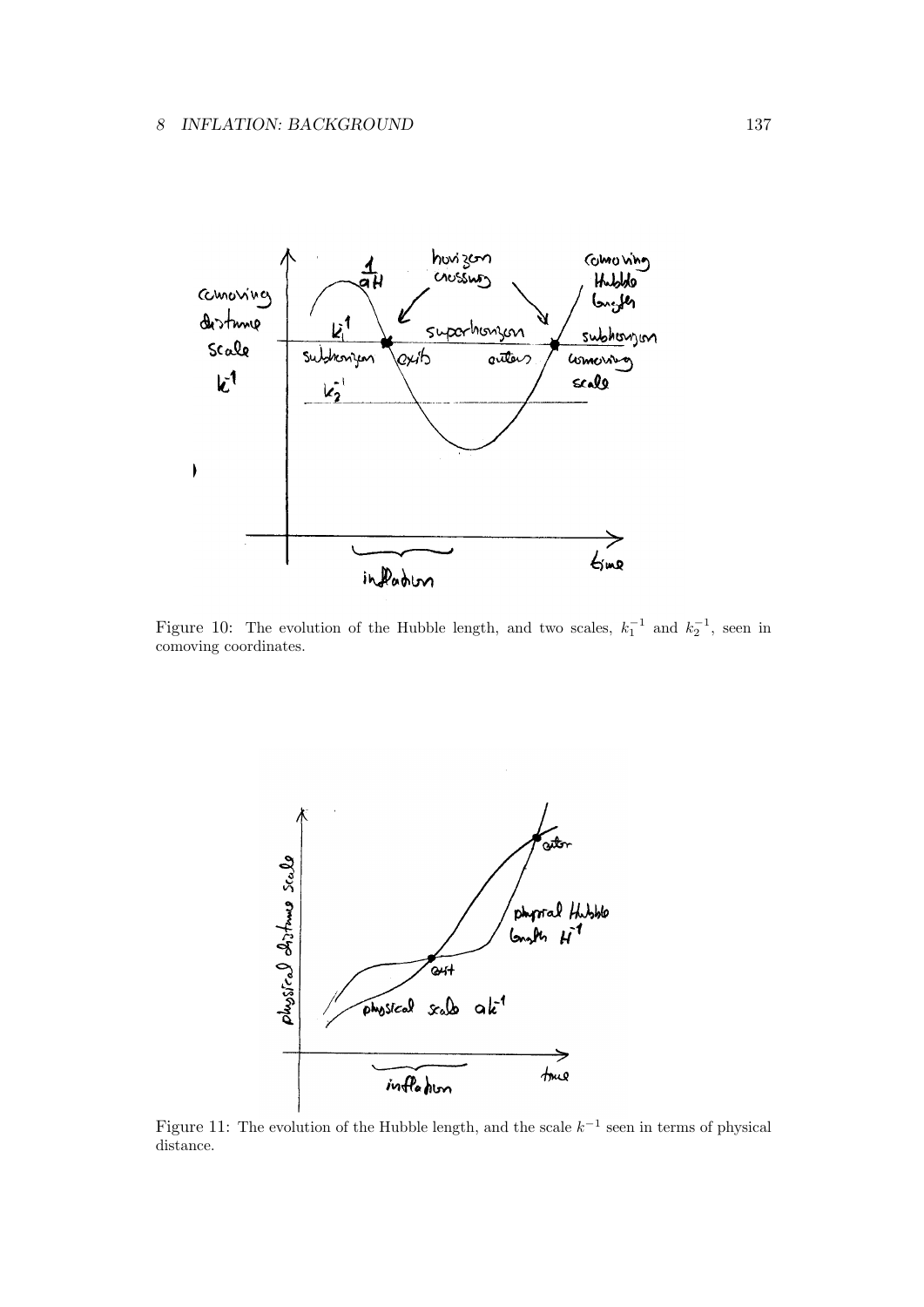Consider a scale *k* that exits at  $t = t_k$ , when  $a = a_k$  and  $H = H_k$ 

$$
\Rightarrow k = (aH)_k = a_k H_k.
$$

To find out how large this scale is today, we relate it to the present Hubble radius (for clarity, we insert  $a_0$  here, even though we have chosen it to be equal to unity):

$$
\frac{k}{a_0 H_0} = \frac{a_k H_k}{a_0 H_0}
$$
\n
$$
= \frac{a_k}{a_{end}} \frac{a_{end}}{a_{\text{reh}}} \frac{a_{\text{reh}}}{a_0 H_0}
$$
\n
$$
= e^{-N(k)} \left(\frac{\rho_{\text{end}}}{\rho_{\text{reh}}}\right)^{-\frac{1}{3}} \left(\frac{\rho_{\text{reh}}}{\rho_{\text{ro}}}\right)^{-\frac{1}{4}} \left(\frac{V_k}{\rho_{\text{co}}}\right)^{\frac{1}{2}},
$$
\n(8.45)

where we have used the relation  $\frac{a_k}{a_{\text{end}}} = e^{-N(k)}$ , where  $N(k)$  is the number of efoldings until the end of inflation after the scale *k* exits the Hubble radius. We have also taken into account that from the end of inflation until reheating we have approximately  $\rho \propto a^{-3}$  and that from reheating until today the radiation component evolves like  $\rho \propto a^{-4}$ . This is slightly inaccurate, since  $\rho_r \propto a^{-4}$  does not take into account the change in *g∗*. However, the approximation is good enough for us here, as the error will only enter logarithmically in the number of e-foldings<sup>8</sup>. (We assume that almost all energy density goes into particles with masses smaller than the reheating temperature.) Finally, we have used  $H \propto \sqrt{\rho}$ , which follows from the Friedmann equation, and noted that during slow-roll inflation  $\rho_k \approx V_k$ , where the subscript *k* again refers to the time when the mode with wavenumber *k* exits the Hubble radius.

We can rewrite (8.45) as

$$
\frac{k}{a_0 H_0} = e^{-N(k)} \frac{10^{16} \text{ GeV} \rho_{r0}^{\frac{1}{4}}}{\rho_{c0}^{\frac{1}{2}}} \frac{V_k^{\frac{1}{4}}}{10^{16} \text{ GeV}} \left(\frac{V_k}{V_{\text{end}}}\right)^{\frac{1}{4}} \left(\frac{\rho_{\text{reh}}}{V_{\text{end}}}\right)^{\frac{1}{12}}, \quad (8.47)
$$

where we have inserted the comparison scale  $10^{16}$  GeV, taken into account that  $\rho_{\text{end}} \approx V_{\text{end}}$  (if inflation ends due to the slow-roll approximation being violated, this

$$
g_{*s} a^3 T^3 = \text{const.} \Rightarrow \frac{a_{\text{reh}}}{a_0} = \left[ \frac{g_{*s}(T_0)}{g_{*s}(T_{\text{reh}})} \right]^{\frac{1}{3}} \frac{T_0}{T_{\text{reh}}}.
$$
 (8.46)

We approximated this with

$$
\left(\frac{\rho_{r0}}{\rho_{\text{reh}}}\right)^{\frac{1}{4}} = \left[\frac{g_*(T_0)}{g_*(T_{\text{reh}})}\right]^{\frac{1}{4}} \frac{T_0}{T_{\text{reh}}}
$$

Taking  $g_{*s}(T_{\text{reh}}) = g_*(T_{\text{reh}}) \sim 100$ , the ratio of these two becomes

$$
\frac{g_{\ast s}(T_0)^{\frac{1}{3}}}{g_{\ast}(T_0)^{\frac{1}{4}}g_{\ast}(T_{\rm reh})^{\frac{1}{12}}} \approx \frac{3.909^{\frac{1}{3}}}{3.363^{\frac{1}{4}}100^{\frac{1}{12}}}=0.79 \sim 1.
$$

Note that  $a \propto \rho_r^{-1/4}$  is a better approximation than  $a \propto T^{-1}$ , since these two differ by

$$
\left[\frac{g_*(T_{\rm reh})}{g_*(T_0)}\right]^{\frac{1}{4}} \sim \left(\frac{100}{3.363}\right)^{\frac{1}{4}} \sim 2.33.
$$

<sup>8</sup>Accurately this would go as: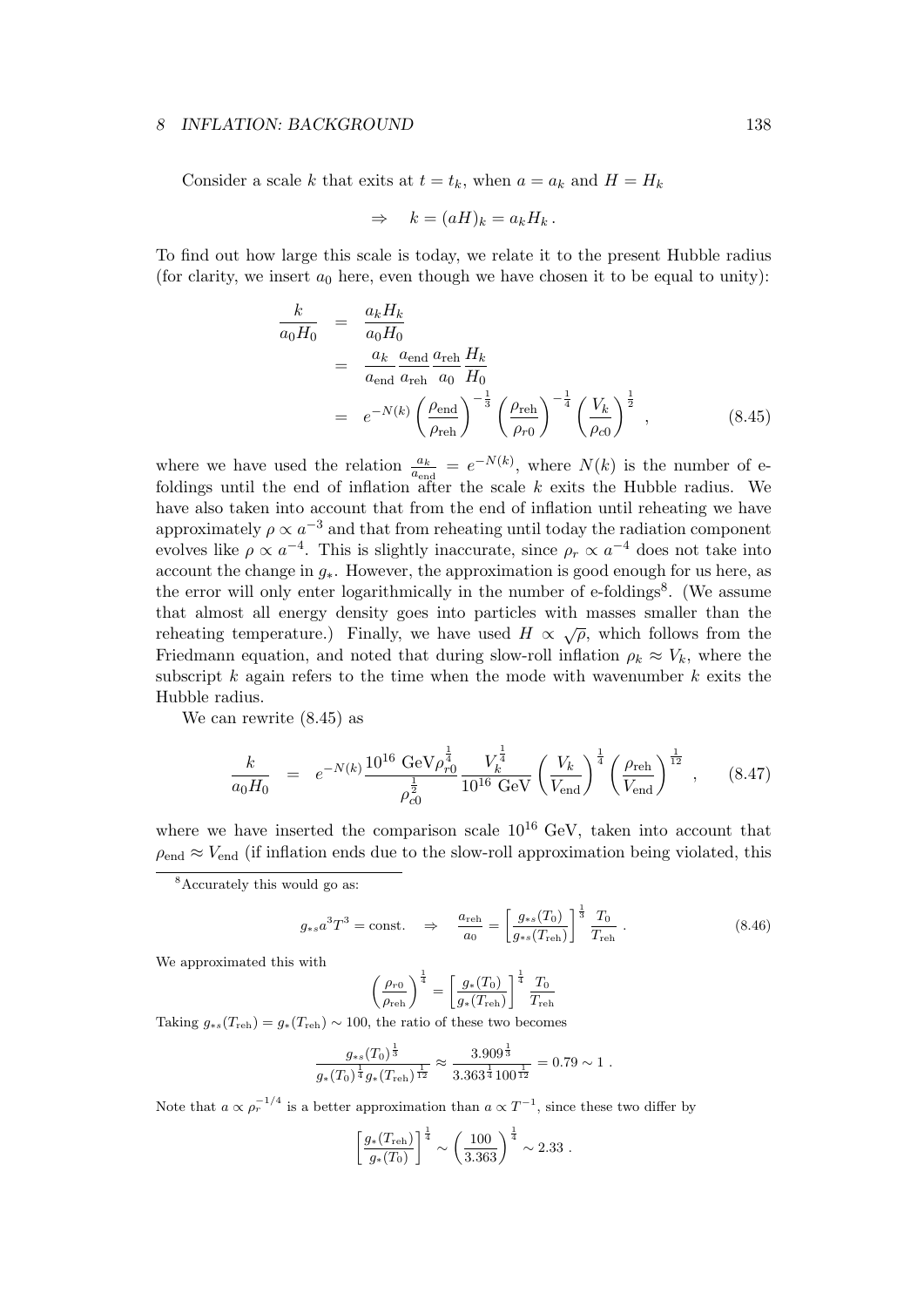will only be true up to factors of order unity, which we neglect) and rearranged some of the terms. We don't know the energy scale of inflation, but there is an upper limit of approximately  $10^{16}$  GeV from the lack of observation of primordial gravity waves, whose amplitude provides a measure of the inflationary energy scale. Inserting the values  $\rho_{r0} = 4.18 \times 10^{-5} h^{-2} \rho_{c0}$  (assuming massless neutrinos) and  $\rho_{c0}^{1/4} = (\sqrt{3}H_0M_{\rm Pl})^{1/2} \approx 3.0 \times 10^{-12}h^{1/2}$  GeV, and taking *h* = 0.7, we obtain for the number of e-folds

$$
N(\varphi_k) = -\ln \frac{k}{a_0 H_0} + 61 - \frac{1}{3} \ln \frac{V_{\text{end}}^{1/4}}{\rho_{\text{reh}}^{1/4}} + \ln \frac{V_k^{1/4}}{V_{\text{end}}^{1/4}} - \ln \frac{10^{16} \text{ GeV}}{V_k^{1/4}}, \qquad (8.48)
$$

where  $\varphi_k \equiv \varphi(t_k)$ . The terms have been arranged such that the quantities in the logarithms are bigger than unity. The second term depends on the efficiency of reheating: if all of the inflaton potential energy is converted into radiation degrees of freedom instantaneously, it is zero. The third term is expected to be small, since the potential varies slowly during slow-roll: the dependence on *k* in the first term is expected to dominate. The last factor can however be large if the inflation scale is much lower than 10<sup>16</sup> GeV. For example, inflation at the TeV scale would give *<sup>−</sup>*30.

For any given present scale, given as a fraction of the present Hubble distance<sup>9</sup>,  $(8.48)$  identifies the value  $\varphi_k$  the inflaton had, when this scale exited the Hubble radius during inflation. The last three terms give the dependence on the energy scales connected with inflation and reheating. In typical inflation models, they are relatively small. Usually, the precise value of *N* is not that important; we are more interested in the derivative  $dN/dk$ , or rather  $d\varphi_k/dk$ .

Anyway, we see that typically (for high scale inflation) about 60 e-foldings of inflation occur *after* the largest observable scales exit the Hubble radius. There is no similar constraint on the number of e-folds before these scales exited the Hubble radius, and the number varies from a few to  $10^8$  (or more) between different models.

**Exercise:** Assume that at the beginning of inflation we have  $| \Omega_K | = 0.1$ . a) Calculate, as a function of the reheating temperature  $T_{\text{reh}}$ , how many e-folds of inflation are required to reduce present-day spatial curvature to  $|\Omega_{K0}| < 10^{-2}$ . (Assume  $h = 0.7$  and that neutrinos are massless.) Approximate that the expansion rate at the beginning of inflation is completely dominated by the inflaton, that the inflaton field value does not change during inflation and that reheating happens instantaneously. b) In which directions do the above approximations change the result? c) What is the number of e-folds for  $T_{\text{reh}} = 10^7 \text{ GeV}$ ?

### **8.8 Before inflation**

As we discussed earlier, inflation erases all memory of the initial conditions before inflation, and on the theoretical side we do not have a good theoretical understanding of what happened in that era. However, there are some ideas. During inflation, the universe is expanding and (in most models) the energy density is decreasing. We thus expect that the energy density is higher before inflation than during it or after it. Often it is assumed that inflation begins right at the Planck scale,  $\rho \sim M_{\text{Pl}}^4$ , which is the limit to how high energy densities we can extend our discussion, which is based

<sup>&</sup>lt;sup>9</sup>For example,  $k/H_0 = 10$  means that we are talking about a a scale corresponding to a wavelength  $\lambda$  such that  $\lambda/2\pi$  is one tenth of the Hubble distance.